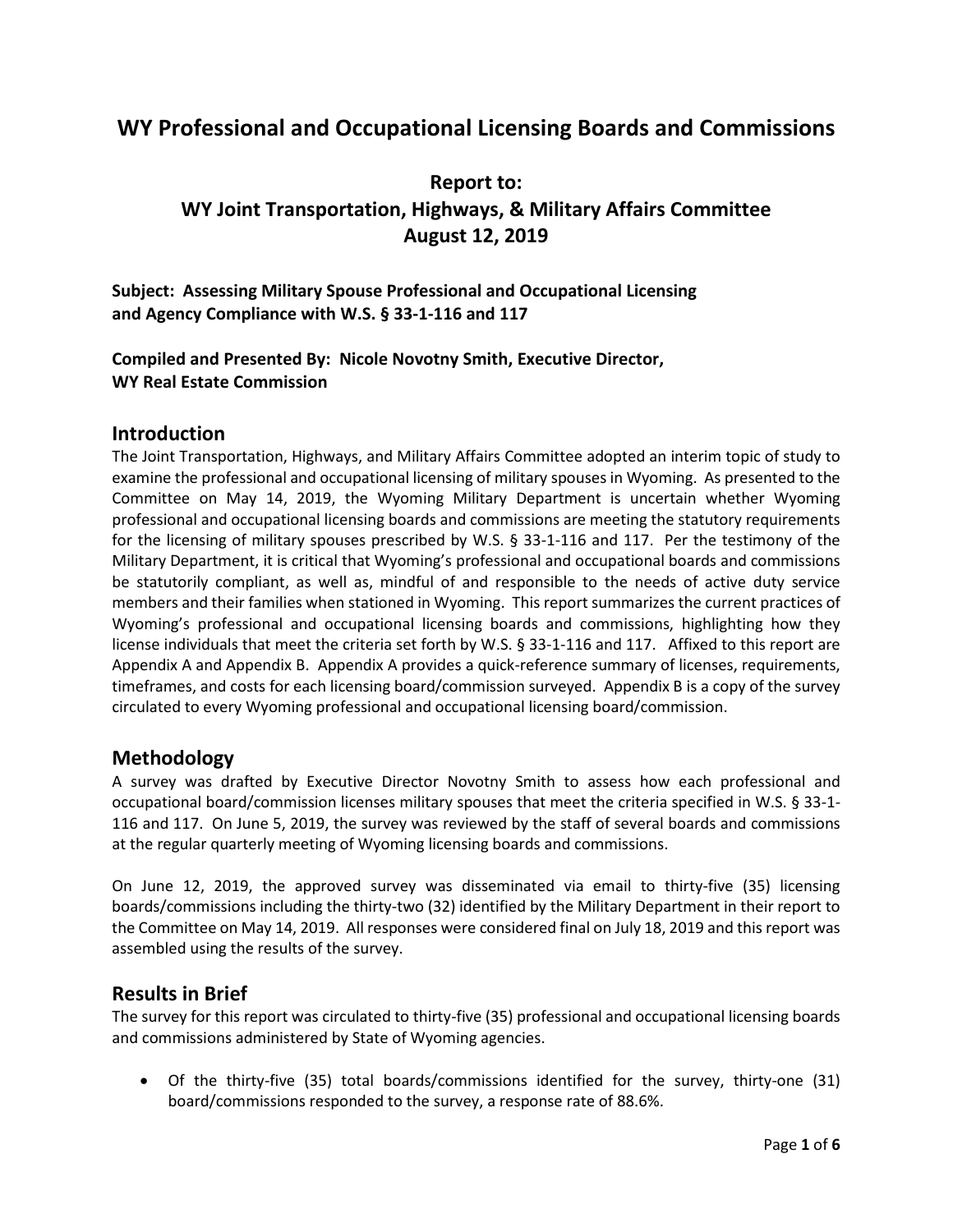- Twenty-six (26) boards/commissions (74.3% of all boards/commissions, 83.9% of respondents) indicated that they had or have sufficient law and/or rules in place to accommodate military spouses per W.S. § 33-1-116 and 117.
- Twenty-six (26) boards/commissions (74.3% of all boards/commissions, 83.9% of respondents) indicated that they administer a shortened/streamlined/reciprocal/temporary licensing process for individuals that are currently licensed in another jurisdiction.
- Two (2) boards adopted rules specifically for W.S. § 33-1-116 and 117
- Five (5) boards/commissions have standard licensing processes for all applicants because of the unique nature of industry each board/commission serves

#### **Relevant Statute - W.S. § 33-1-116 and 117**

33-1-116. Professional and occupational licensure of military service members.

(a) As used in this section:

(i) "Applicant" means a person seeking licensure, certification or registration from a professional or occupational licensing board under W.S. 21-2-802 or under this title of the Wyoming statutes;

(ii) "Military service" means service in the United States army, navy, air force, marine corps, coast guard, United States public health service commissioned corps, national oceanic and atmospheric administration commissioned corps, national guard or any reserve or auxiliary component of any of these services;

(iii) "Military service member" means a person on active status in the military service, or a person released from military service within two (2) years of applying for licensure, certification or registration pursuant to this section and whose service was characterized upon release as honorable.

(b) In determining whether a military service member applicant's education and training meet a professional or occupational licensing board's respective educational and training requirements, the board shall consider any relevant education, training and experience received by the applicant as a member of the armed forces or reserves of the United States, the national guard of any state, the military reserves of any state or the naval militia of any state.

(c) Unless otherwise provided in this section, military service member applicants shall be subject to the other provisions of this title and to any requirements properly adopted by the professional or occupational licensing board to which the applicant has applied.

(d) This section shall not apply to title 33, chapter 5 regarding attorneys-at-law or to any profession having authority to prescribe drugs that can only be obtained legally by prescription.

(e) Professional and occupational licensing boards shall adopt rules necessary to implement this section.

(f) Any emergency medical service license sought under W.S. 33-26-101 through 33-26-113 by a veteran of military service, by a military service member except a member of the national guard, by a national guard member separating from an active duty tour or by the spouse of any of these persons shall be processed and considered pursuant to the requirements of the Recognition of Emergency Medical Services Personnel Licensure Interstate Compact Act, W.S. 33-36-202.

33-1-117. Professional and occupational licensure of military spouses; temporary permits.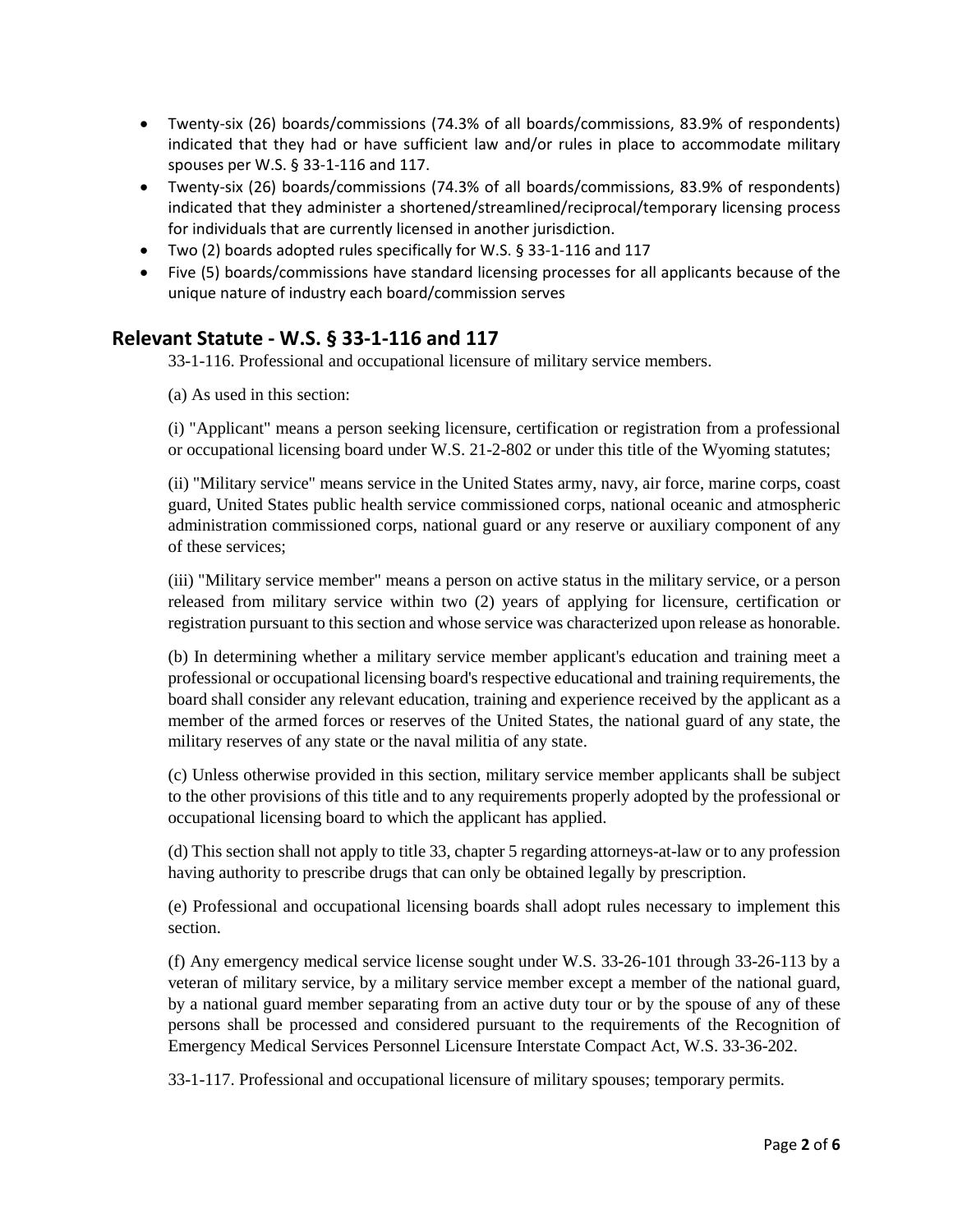(a) As used in this section:

(i) "Active" means a status of occupational or professional licensure which has not been suspended, revoked or terminated and which is not otherwise inactive;

(ii) "Applicant" means a military spouse seeking licensure from a professional or occupational licensing board of this state;

(iii) "Good standing" means a status of occupational or professional licensure which is in compliance with all requirements imposed by the issuing licensing, certification or registration authority;

(iv) "License" means any license, certificate or registration required to practice an occupation or profession;

(v) "Military service member" means an active uniformed member of the United States army, navy, air force, marine corps, coast guard, United States public health service commissioned corps, national oceanic and atmospheric administration commissioned corps, national guard or any reserve or auxiliary component thereof;

(vi) "Military spouse" means the spouse of a military service member as defined in paragraph (v) of this subsection who has been transferred or is scheduled to be transferred to Wyoming, is domiciled in Wyoming or has moved to Wyoming on a permanent change-of-station basis.

(b) A professional or occupational licensing board shall issue a license to a military spouse to allow the military spouse to lawfully practice a profession or occupation requiring licensure in this state if the military spouse:

(i) Holds a relevant, active occupational or professional license in good standing from another state which state mandates substantially equivalent or more stringent educational, training, examination and experience requirements for licensure. Substantial equivalency shall be determined pursuant to rules which shall be adopted by the licensing board from which the military spouse applicant seeks licensure;

(ii) Demonstrates competency in the occupation or profession for which the military spouse applicant seeks licensure. Competency shall be determined pursuant to rules which shall be adopted for that purpose and may include consideration of continuing education credits, recent work experience, disciplinary actions taken against the applicant in other states and other factors used to determine the competency of nonmilitary spouse license applicants;

(iii) Has not engaged in any act that would constitute grounds for refusal, suspension or revocation of the occupational or professional license sought in this state; and

(iv) Completes all required application procedures and pays any required fee.

(c) All relevant work experience of a military spouse applicant, including full-time or part-time experience, regardless of whether in a paid or volunteer capacity, may be credited in any work experience requirement adopted by an occupational or professional licensing board.

(d) This section shall apply to all applications for licensure under W.S. 21-2-802 or under title 33 of the Wyoming statutes except title 33, chapter 5, attorneys at law and applications to any board which represents a profession with prescriptive drug authority.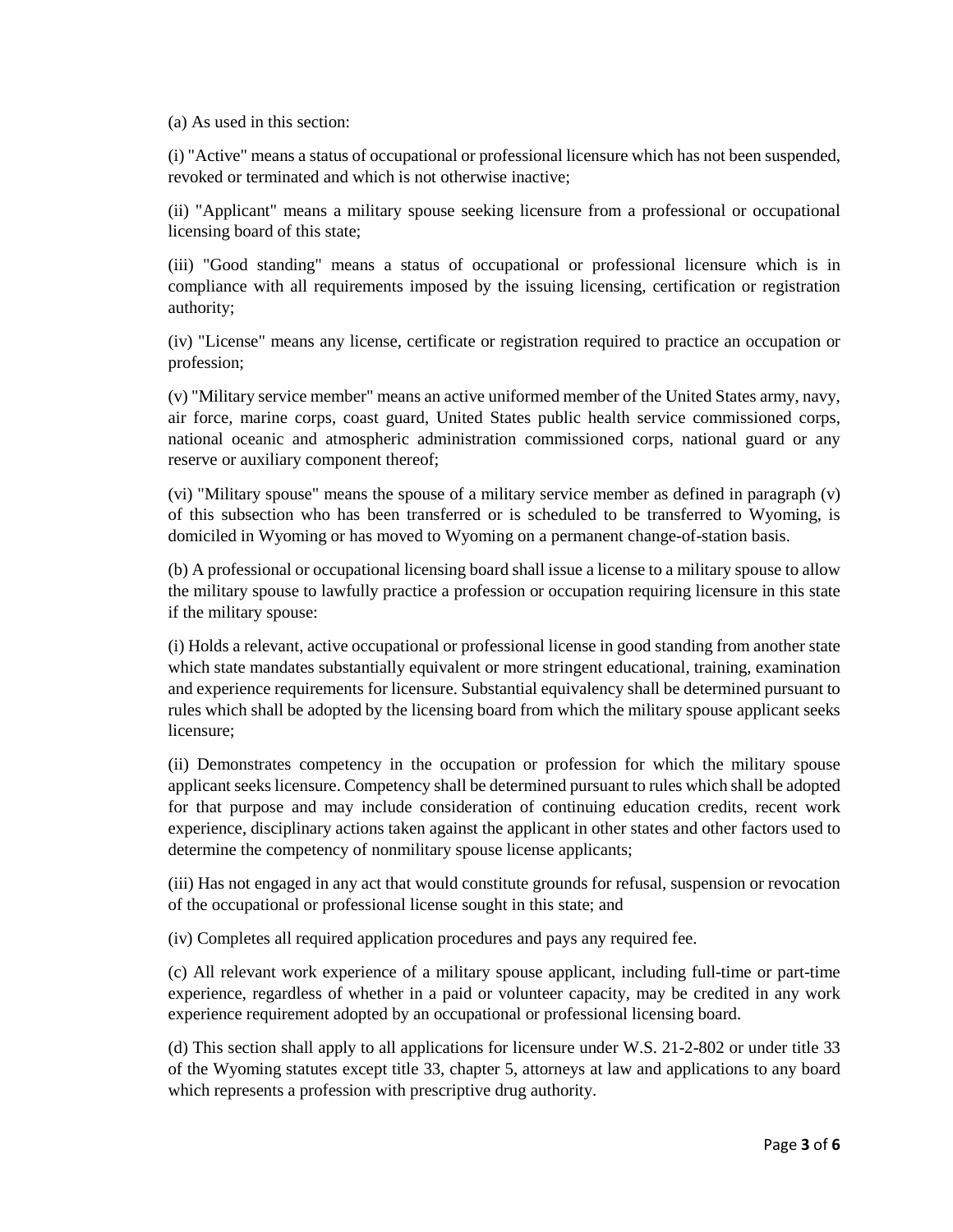(e) Pursuant to rules which may be adopted for this purpose, a professional or occupational licensing board may issue a temporary practice permit to a military spouse applicant who meets the requirements of paragraph (b)(i) of this section and who has applied for a professional or occupational license under this section. The military spouse applicant may practice under the temporary permit for a period not to exceed one hundred twenty (120) days or until the professional or occupational license for which they have applied has been either granted or denied, whichever first occurs.

(f) Professional or occupational licensing boards shall adopt rules necessary to implement this section.

(a) A board which licenses health care providers may refuse to issue or renew, or may suspend or revoke the license, certificate or temporary permit of any licensee or certificate holder, or otherwise discipline a licensee or certificate holder, upon clear and convincing evidence that the licensee or certificate holder has committed sexual misconduct.

(b) As used in this section:

(i) "Health care provider" means an individual who is licensed, certified or otherwise authorized or permitted by the laws of this state to provide care, treatment, services or procedures to maintain, diagnose or otherwise treat a patient's physical or mental condition;

(ii) "Sexual misconduct" means:

(A) Any behavior by a licensee that involves offers of exchange of medical services for some form of sexual gratification; or

(B) Sexual contact or sexual intrusion, as defined in W.S. 6-2-301(a), that occurs while the patient is under the care of the licensee.

#### **Survey Response General Details**

#### **Wyoming Licensing Boards/Commissions that Responded to Survey – 31 out of 35**

| Board of Acupuncture                          | Board of Architects and Landscape Architects                    |
|-----------------------------------------------|-----------------------------------------------------------------|
| Board of Athletic Training                    | <b>Board of Certified Public Accountants</b>                    |
| <b>Board of Chiropractic Examiners</b>        | <b>Board of Dental Examiners</b>                                |
| Board of Examiners in Optometry               | Board of Examiners of Speech-Language Pathology and Audiology   |
| <b>Board of Funeral Service Practitioners</b> | Board of Hearing Aid Specialists                                |
| Board of Law Examiners (State Bar)            | Board of Medicine                                               |
| Board of Midwifery                            | <b>Board of Nursing</b>                                         |
| Board of Nursing Home Administrators          | <b>Board of Occupational Therapy</b>                            |
| <b>Board of Outfitters</b>                    | Board of Pharmacy                                               |
| Board of Physical Therapy                     | Board of Professional Engineers and Professional Land Surveyors |
| <b>Board of Professional Geologists</b>       | Board of Psychology                                             |
| Board of Radiologic Technologists Examiners   | Board of Registration in Podiatry                               |
| Board of Respiratory Care                     | <b>Board of Veterinary Medicine</b>                             |
| Certified Real Estate Appraiser Board         | Dietetics Licensing Board                                       |
| Mental Health Professions Licensing Board     | <b>Real Estate Commission</b>                                   |
| Water Well Contractors Licensing Board        |                                                                 |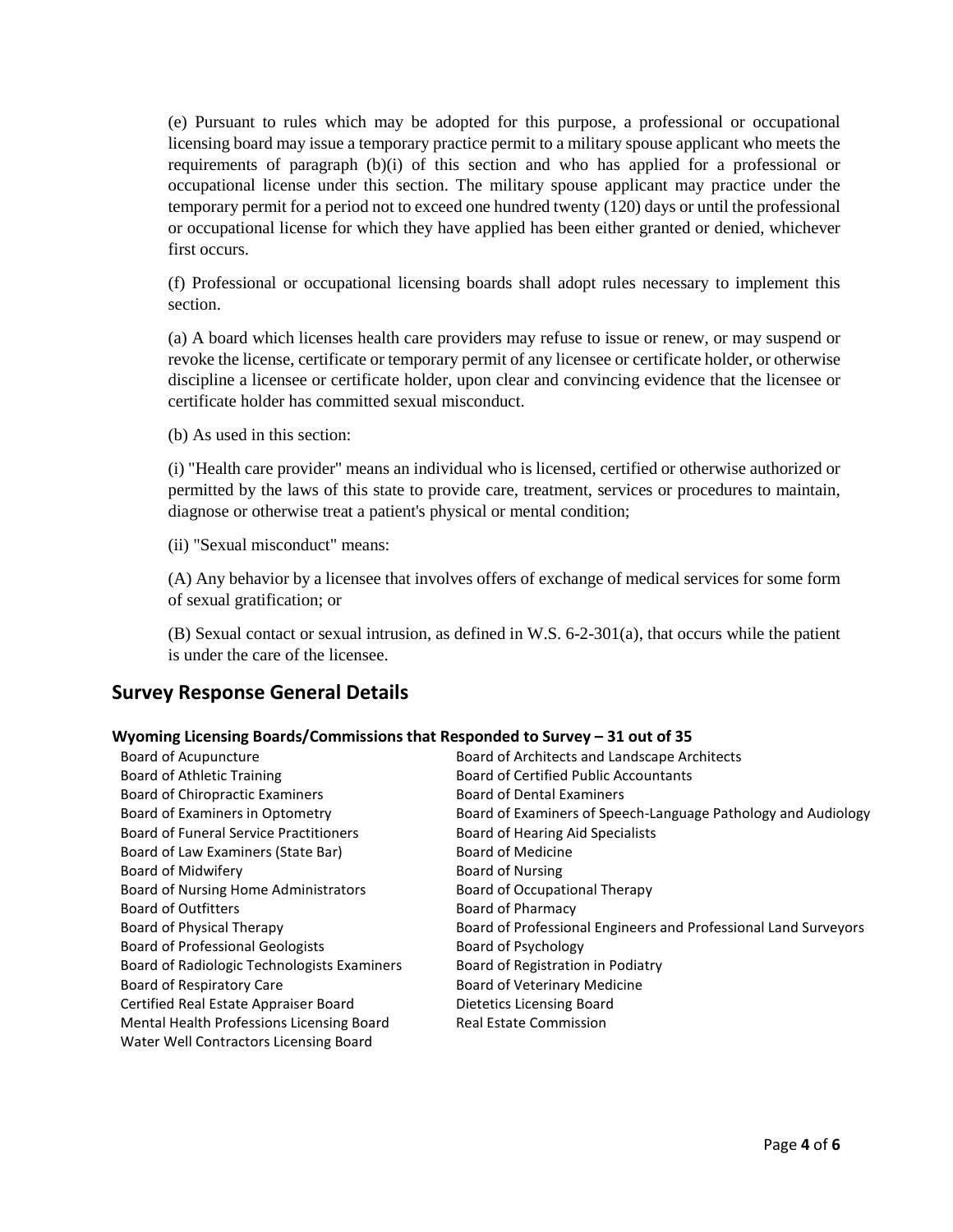#### **Licensing Boards/Commissions that did not respond – 4 out of 35**

Board of Barbers Board of Cosmetology Electrical Board Professional Teaching Standards Board

### **Survey Results Relating to W.S. § 33-1-116 and 117**

#### **Licensing Boards/Commissions that adopted rules specific to W.S. § 33-1-116 & 117 – 2 out of 31**

Board of Certified Public Accountants Board of Physical Therapy

# **Licensing Boards/Commissions that have/had existing, sufficient law/rule in place – 26 out of 31**

| Board of Acupuncture                                            | Board of Architects and Landscape Architects |
|-----------------------------------------------------------------|----------------------------------------------|
| Board of Athletic Training                                      | Board of Chiropractic Examiners              |
| <b>Board of Dental Examiners</b>                                | Board of Examiners in Optometry              |
| Board of Examiners of Speech-Language Pathology and Audiology   | Board of Hearing Aid Specialists             |
| Board of Law Examiners (State Bar)                              | <b>Board of Medicine</b>                     |
| Board of Midwifery                                              | Board of Nursing                             |
| Board of Occupational Therapy                                   | <b>Board of Outfitters</b>                   |
| Board of Pharmacy                                               | Board of Physical Therapy                    |
| Board of Professional Engineers and Professional Land Surveyors | <b>Board of Professional Geologists</b>      |
| Board of Radiologic Technologists Examiners                     | Board of Registration in Podiatry            |
| Board for Respiratory Care                                      | Certified Real Estate Appraiser Board        |
| Dietetics Licensing Board                                       | Mental Health Professions Licensing Board    |
| <b>Real Estate Commission</b>                                   | Water Well Contractors Licensing Board       |

#### **Licensing Boards with streamlined/shortened, reciprocal, or temporary licensing process for existing licensees from another jurisdiction – 26/31**

| Board of Acupuncture                                            | Board of Architects and Landscape Architects |
|-----------------------------------------------------------------|----------------------------------------------|
| <b>Board of Certified Public Accountants</b>                    | <b>Board of Chiropractic Examiners</b>       |
| Board of Dental Examiners <sup>2</sup>                          | Board of Examiners in Optometry              |
| Board of Examiners in Speech-Language Pathology and Audiology   | Board of Hearing Aid Specialists             |
| Board of Law Examiners (State Bar) <sup>1</sup>                 | <b>Board of Medicine</b>                     |
| Board of Nursing                                                | Board of Nursing Home Administrators         |
| Board of Occupational Therapy                                   | <b>Board of Pharmacy</b>                     |
| Board of Physical Therapy                                       | Board of Psychology <sup>2</sup>             |
| Board of Professional Engineers and Professional Land Surveyors | <b>Board of Professional Geologists</b>      |
| Board of Registration in Podiatry                               | Board of Radiologic Technologists Examiners  |
| Board for Respiratory Care                                      | Board of Veterinary Medicine <sup>2</sup>    |
| Mental Health Professions Licensing Board <sup>3</sup>          | Certified Real Estate Appraiser Board        |
| Water Well Contractors Licensing Board                          | <b>Real Estate Commission</b>                |
|                                                                 |                                              |

<span id="page-4-0"></span> $1$  The Board of Law Examiners is exempted from compliance with W.S. § 33-1-116 & 117

<span id="page-4-1"></span><sup>&</sup>lt;sup>2</sup> Administrative rule changes are in the drafting process

<span id="page-4-2"></span><sup>3</sup> New administrative rules effective July 29, 2019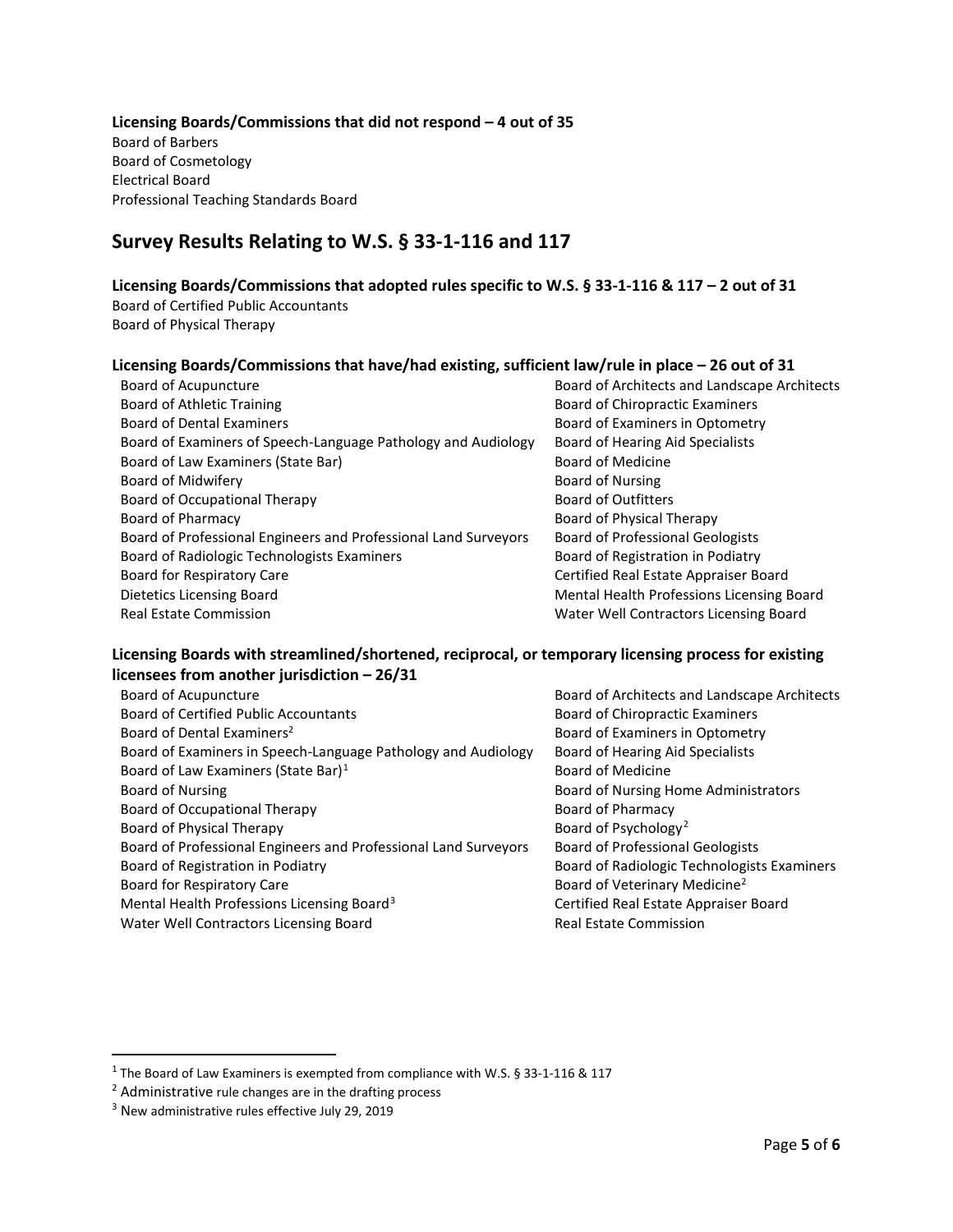#### **Licensing Boards with one standard processes for licensing all individuals – 5/31**

Board of Athletic Training Board of Funeral Service Practitioners Board of Midwifery Board of Outfitters Dietetics Licensing Board

#### **Conclusions and Next Steps**

The results of the survey indicate that most Wyoming professional and occupational licensing boards and commissions effectively license military spouses meeting the criteria specified in W.S. § 33-1-116 and 117. In most cases, military spouses follow the same licensing processes as any other licensee holding an active, good-standing license in a recognized jurisdiction. It is further evident that most Wyoming licensing boards and commissions did not choose to promulgate rules establishing alternative routes of licensure, including temporary licenses, specifically for military spouses. It is logical that boards/commissions opted to improve upon existing processes rather than expend time and funds to create new license types (i.e. temporary licenses) for military spouses.

Data was not readily available from F.E. Warren Air Force Base regarding the number of military spouses requiring a professional or occupational license upon transfer to Cheyenne, Wyoming. Information regarding the difficulties military spouses regularly encounter in acquiring a professional or occupational licensing was also not available. With a lack of data and information on this topic, it is difficult to evaluate the impacts of additional measures related to the time and expense military spouses expend in acquiring a professional or occupational license in Wyoming.

In an effort to identify barriers, it is most logical to assume that the time and cost of acquiring or maintaining a license may hinder an individual relocating to Wyoming through the armed forces. Some of the boards and commissions surveyed reported they have identified time and cost barriers and worked to remove or diminish them. For example, The Board of Professional Engineers and Professional Land Surveyors reported that they instituted fee waivers for license renewals of military personnel. The Board of Pharmacy reported that the National Association of Boards of Pharmacy (NABP) administers discount and reimbursement programs for military personnel and their spouses. With this, the Committee may want to consider assessing the impacts of licensing fee waivers for military spouses, or, supporting an expedited application status for military spouses upon submission of a satisfactory license application.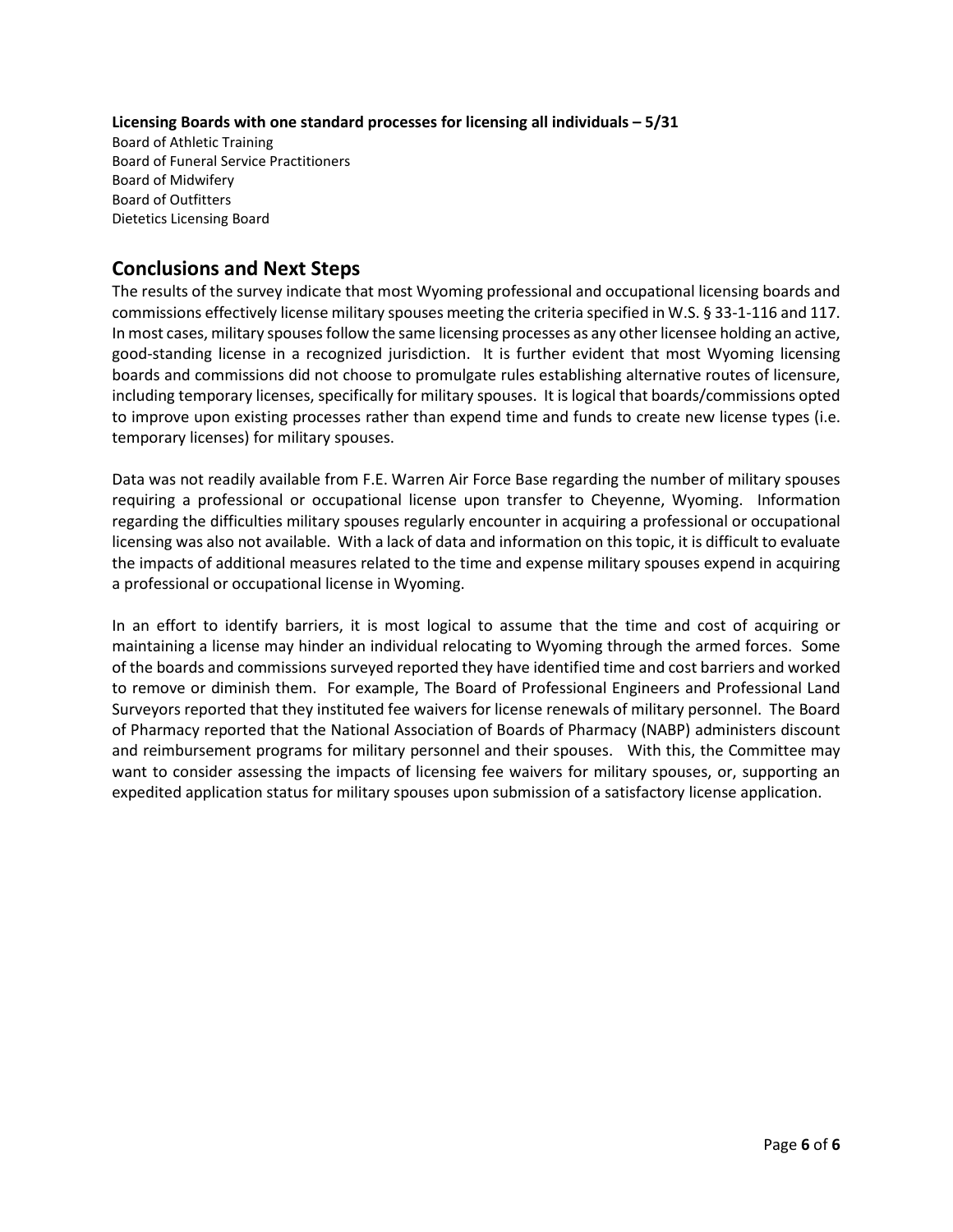**WY Professional and Occupational Licensing Boards and Commissions Report to: WY Joint Transportation, Highways, and Military Affairs Committee August 12, 2019**

**Subject: Assessing Military Spouse Professional and Occupational Licensing and Agency Compliance with W.S. § 33-1-116 and 117**

# **APPENDIX A**

**Appendix Contents:** This appendix contains information gathered via survey from Wyoming's professional and occupational licensing boards/commissions regarding the time, requirements, and costs related to "Like"/Reciprocal licensing. The information in this appendix is presented alphabetically by board/commission.

#### *Caveats to Consider*

*The information presented in this summary is current as of July 18, 2019; it is subject to change thereafter. A total of 35 boards/commissions were invited to submit information and 31 responded. These summaries only present licensing information related to individuals already actively licensed and in good standing (no discipline or convictions) in another jurisdiction and/or military spouses that qualify for a professional or occupational license under W.S. §33-1-116 and 117. This information is not relevant to new licensees or those reinstating a license.*

*This information, as presented, assumes that all licensees can verify proof of: passing scores on examinations; clean license histories; certifications; credentials; transcripts; references; etc. In some cases, additional time required for the processing of background checks nor does it account for necessary board/commission license application review, ratification, and/or approval.* 

*This information does not include the costs of renewing and/or maintaining a professional or occupational license in Wyoming. Additional costs and requirements related to a professional or occupational career such as, but not limited to, commercial liability insurance, health/safety law/regulation, employment law/regulation, malpractice insurance, business law/regulation, etc. are not encompassed in these summaries.*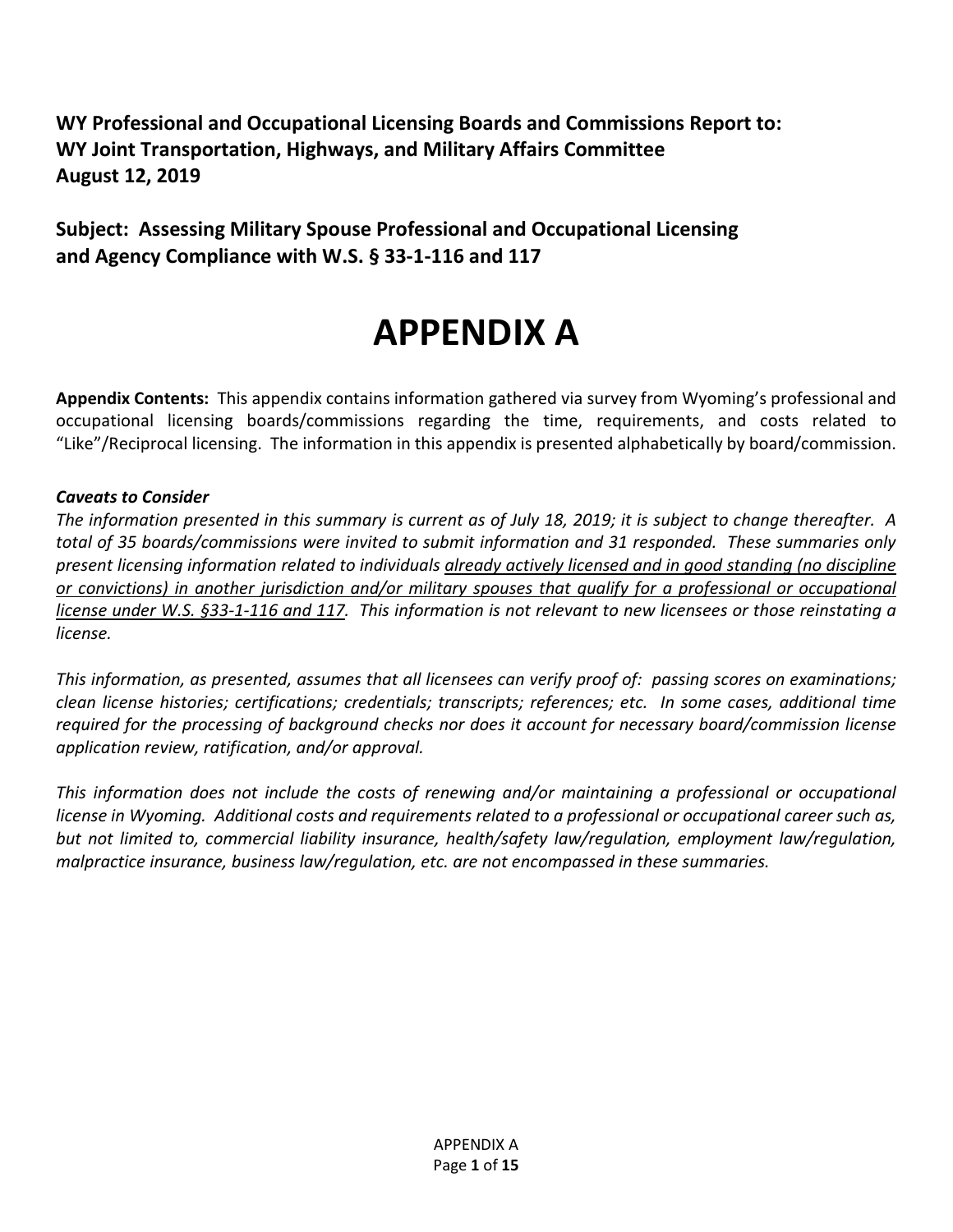#### **Board of Acupuncture**

Licenses can be issued within one to five (1-5) business days if all requirements are met.

All requirements can be met by an applicant remotely.

| License                          | <b>Requirements</b>      | <b>Costs</b>             | Other |
|----------------------------------|--------------------------|--------------------------|-------|
| Acupuncture License <sup>i</sup> | Completed application,   | <b>Application Fee -</b> | N/A   |
|                                  | proof of legal presence, | \$1,100                  |       |
|                                  | license verifications    |                          |       |
|                                  | from all states where    |                          |       |
|                                  | individual is licensed   |                          |       |

#### **Board of Architects and Landscape Architects**

Licenses can be issued within one to three (1-3) business days if all requirements are met.

All requirements can be met by an applicant remotely.

| License                          | <b>Requirements</b>     | <b>Costs</b>             | <b>Other</b>                    |
|----------------------------------|-------------------------|--------------------------|---------------------------------|
| Architect                        | Completed application,  | Application Fee - \$175; | Licensees must obtain their own |
|                                  | proof of legal presence | Certificate Transmittal  | seals to legally stamp drawings |
|                                  | national certificate    | from NCARB - \$385       |                                 |
|                                  | transmittal from        |                          |                                 |
|                                  | <b>NCARB</b>            |                          |                                 |
| Landscape Architect <sup>i</sup> | Completed application,  | Application Fee - \$175; | Licensees must obtain their own |
|                                  | proof of legal presence | Certificate Transmittal  | seals to legally stamp drawings |
|                                  | national certificate    | from CLARB - \$245       |                                 |
|                                  | transmittal from CLARB  |                          |                                 |

#### **Board of Athletic Training**

Licenses can be issued within one to three (1-3) business days if all requirements are met.

All requirements can be met by an applicant remotely.

| License          | <b>Requirements</b>      | Costs                   | Other |
|------------------|--------------------------|-------------------------|-------|
| Athletic Trainer | Completed application,   | Application Fee - \$200 | N/A   |
|                  | proof of legal presence, |                         |       |
|                  | and BOC Certification    |                         |       |

#### **Board of Certified Public Accountants**

Licenses can be issued within two to three (2-3) business days if all requirements are met.

| License                               | <b>Requirements</b>      | Costs                      | Other                             |
|---------------------------------------|--------------------------|----------------------------|-----------------------------------|
| Original CPA Certificate <sup>i</sup> | Completed application,   | Application Fee - \$200;   | If establishing a business, they  |
|                                       | proof of legal presence, | <b>Wall Document Fee -</b> | need to apply for a firm permit   |
|                                       | verification of one-year | \$25; AICPA Ethics         | (\$170) and comply with all rules |
|                                       | of experience, AICPA     | Course -- \$149-\$189      | and regulations of the Wyoming    |
|                                       | <b>Ethics Course</b>     |                            | Secretary of State                |
|                                       | completion, CPA Exam     |                            |                                   |
|                                       | completion               |                            |                                   |
| Reciprocal CPA                        | Completed application,   | Application Fee - \$200;   | If establishing a business, they  |
| Certificate                           | proof of legal presence, | <b>Wall Document Fee -</b> | need to apply for a firm permit   |
|                                       | verification of active   | \$25                       | (\$170) and comply with all rules |
|                                       | license/permit in home   |                            | and regulations of the Wyoming    |
|                                       | state                    |                            | Secretary of State                |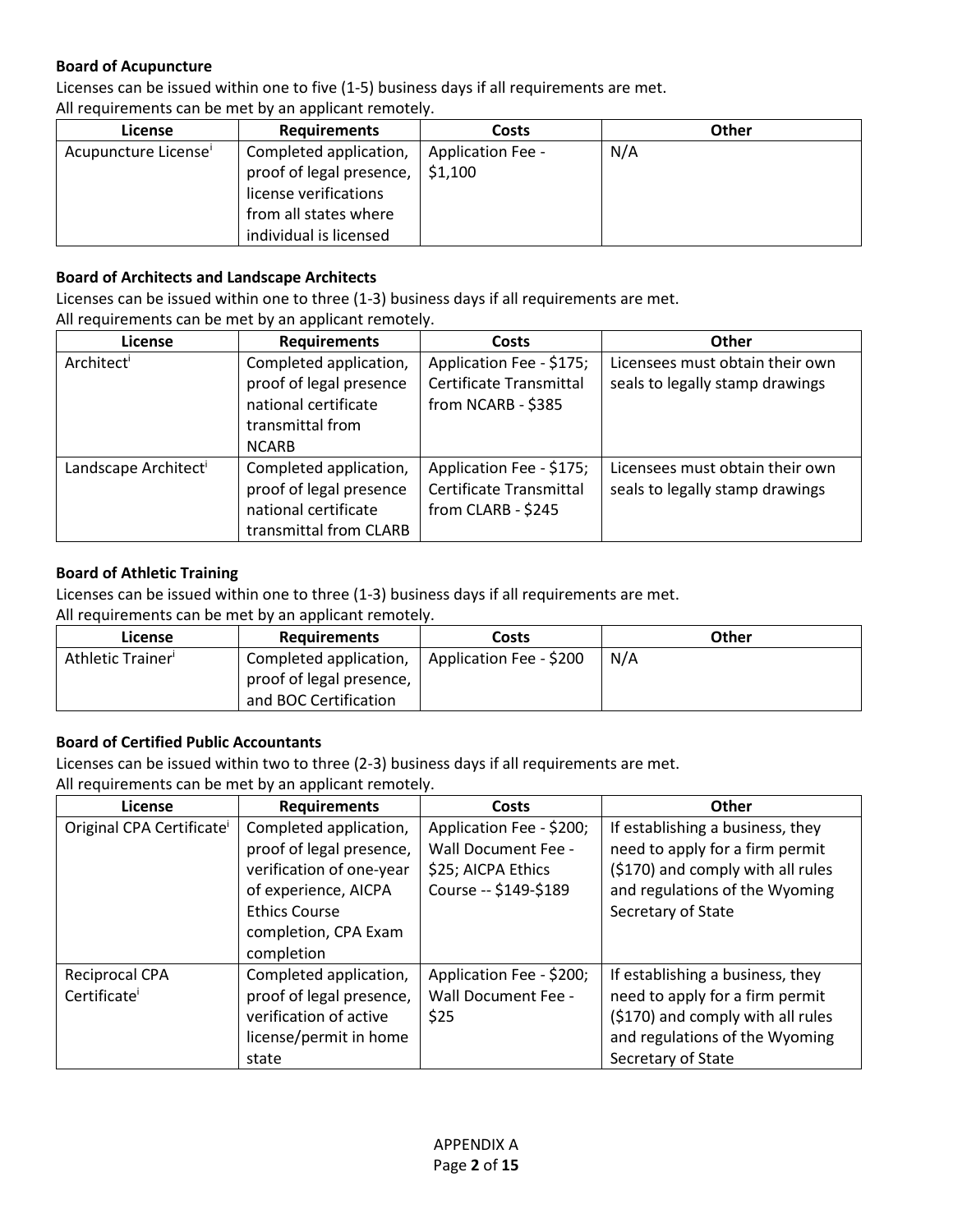#### **Board of Chiropractic Examiners**

Licenses can be issued within seven to twelve (7-12) business days if all requirements are met.

All requirements but the jurisprudence exam can be met by an applicant remotely.

| <b>License</b>           | <b>Requirements</b>      | Costs                       | <b>Other</b>                        |
|--------------------------|--------------------------|-----------------------------|-------------------------------------|
| <b>Full Chiropractic</b> | Completed application,   | Application Fee - \$500;    | There are additional costs for      |
| License                  | proof of legal presence, | Transcript Transmittal -    | liability and malpractice insurance |
|                          | national exam scores,    | \$0-\$50; National Exam     |                                     |
|                          | license verification     | <b>Scores Transmittal -</b> |                                     |
|                          | from home state,         | \$25; License               |                                     |
|                          | completed state          | Verifications - \$0 -\$50   |                                     |
|                          | jurisprudence exam       |                             |                                     |
| Temporary Chiropractic   | Completed application,   | Application Fee - \$150;    | There are additional costs for      |
| License <sup>i</sup>     | proof of legal presence, | Transcript Transmittal -    | liability and malpractice insurance |
|                          | national exam scores,    | \$0-\$50; National Exam     |                                     |
|                          | license verification     | Scores Transmittal -        |                                     |
|                          | from home state          | \$25; License               |                                     |
|                          |                          | Verifications - \$0 -\$50   |                                     |

#### **Board of Dental Examiners**

Licenses can be issued within seven to twelve (7-12) business days if all requirements are met.

All requirements but the jurisprudence exam can be met by an applicant remotely.

| License                      | <b>Requirements</b>      | Costs                       | <b>Other</b>                       |
|------------------------------|--------------------------|-----------------------------|------------------------------------|
| Dentist License <sup>1</sup> | Completed application,   | Application Fee - \$750;    | There are additional costs for     |
|                              | proof of legal presence, | <b>Background Service</b>   | liability insurance, malpractice   |
|                              | comprehensive            | <b>Record Transmittal -</b> | insurance, DEA and Pharmacy        |
|                              | professional             | \$700; Travel for state-    | licensing (if needed), Dental      |
|                              | background service       | proctored                   | Sedation Permits (\$500), and      |
|                              | information record,      | jurisprudence exam -        | <b>Hygiene Expanded Functions</b>  |
|                              | completed state          | Varies                      | Permits (\$30 each). The           |
|                              | jurisprudence exam       |                             | scheduling of State jurisprudence  |
|                              |                          |                             | exams is currently under review in |
|                              |                          |                             | rules.                             |
| Hygiene License <sup>i</sup> | Completed application,   | Application Fee - \$500;    |                                    |
|                              | proof of legal presence, | <b>Background Service</b>   |                                    |
|                              | comprehensive            | <b>Record Transmittal -</b> |                                    |
|                              | professional             | \$600                       |                                    |
|                              | background service       |                             |                                    |
|                              | information record       |                             |                                    |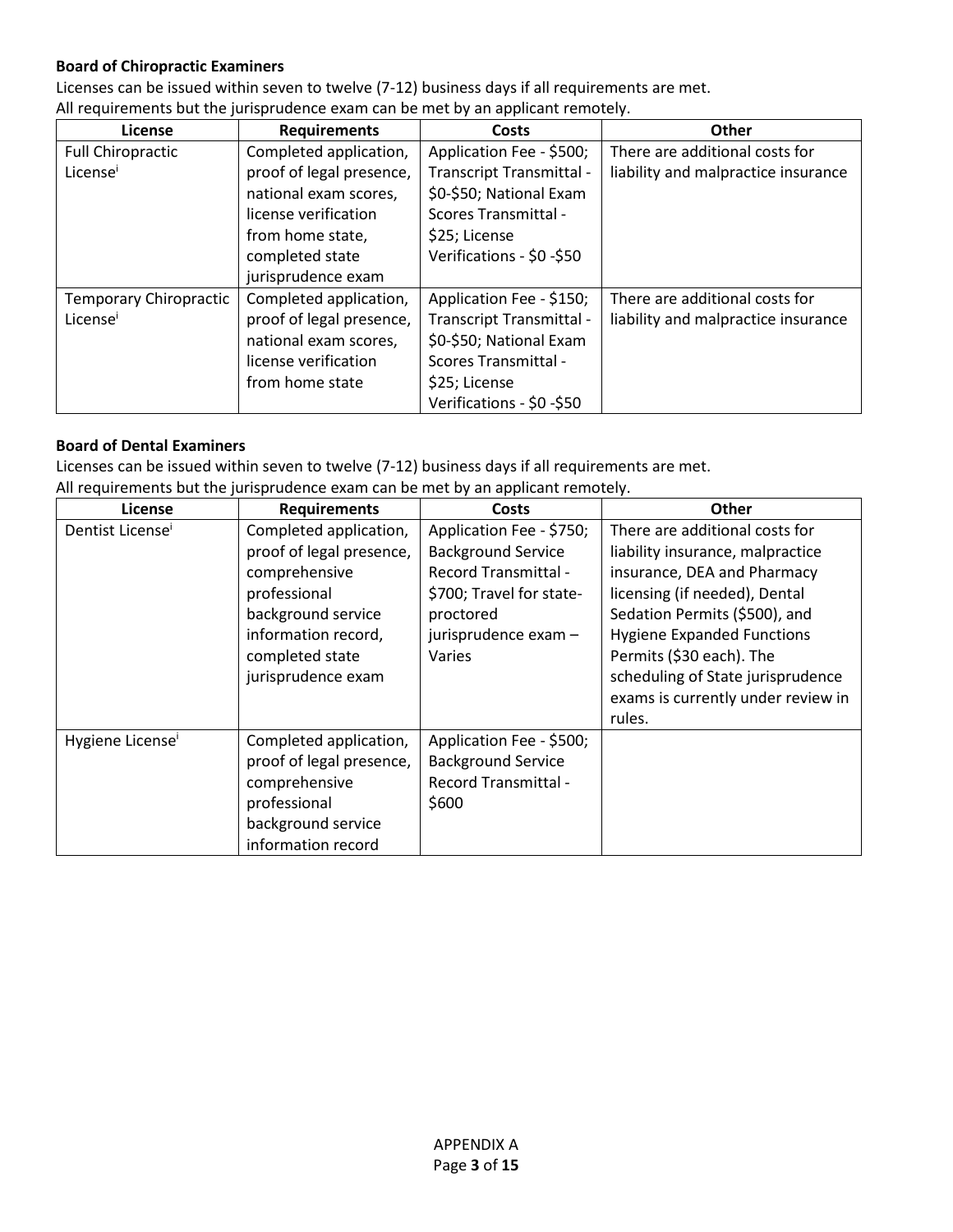#### **Board of Examiners in Optometry**

Licenses can be issued within seven to twelve (7-12) business days if all requirements are met.

All requirements but the jurisprudence exam can be met by an applicant remotely.

| <b>License</b>                   | <b>Requirements</b>      | <b>Costs</b>             | <b>Other</b>                      |
|----------------------------------|--------------------------|--------------------------|-----------------------------------|
| Optometrist License <sup>i</sup> | Completed application,   | Application Fee - \$800; | There are additional costs for    |
|                                  | proof of legal presence, | License Verifications -  | liability insurance, malpractice  |
|                                  | fingerprint background   | \$0-\$50                 | insurance, DEA and Board of       |
|                                  | check, license           |                          | Pharmacy licensing if prescribing |
|                                  | verification from        |                          |                                   |
|                                  | reciprocal state,        |                          |                                   |
|                                  | completed state          |                          |                                   |
|                                  | jurisprudence exam       |                          |                                   |

#### **Board of Examiners of Speech-Language Pathology and Audiology**

Licenses can be issued within two to three (2-3) business days if all requirements are met. All requirements can be met by an applicant remotely.

| <b>License</b>                   | <b>Requirements</b>        | <b>Costs</b>             | <b>Other</b> |
|----------------------------------|----------------------------|--------------------------|--------------|
| Audiologist                      | Completed application,     | Application Fee - \$300; | N/A          |
|                                  | proof of legal presence,   | Verifications and        |              |
|                                  | verification of license in | Transcript Submittals -  |              |
|                                  | home state, college        | Varies                   |              |
|                                  | transcripts                |                          |              |
| Speech-Language                  | Completed application,     | Application Fee - \$300; | N/A          |
| Pathologisti                     | proof of legal presence,   | Verifications and        |              |
|                                  | verification of license in | Transcript Submittals -  |              |
|                                  | home state, college        | Varies                   |              |
|                                  | transcripts                |                          |              |
| Speech-Language                  | Completed application,     | Application Fee - \$100; | N/A          |
| Pathology Assistant <sup>i</sup> | proof of legal presence,   | Verifications and        |              |
|                                  | verification of license in | Transcript Submittals-   |              |
|                                  | home state,                | Varies                   |              |
|                                  | college/training           |                          |              |
|                                  | transcripts                |                          |              |

#### **Board of Funeral Service Practitioners**

Licenses can be issued within twelve (12) business days if all requirements are met.

All requirements but the oral exam can be met by an applicant remotely.

| License                | <b>Requirements</b>      | <b>Costs</b>             | <b>Other</b> |
|------------------------|--------------------------|--------------------------|--------------|
| <b>Funeral Service</b> | Completed application,   | Application Fee - \$125; | N/A          |
| Practitioner           | proof of legal presence, | Special Oral Exam Fee -  |              |
|                        | three letters of         | \$500 (if needed, oral   |              |
|                        | reference, transcripts   | exams are                |              |
|                        | (college and mortuary    | administered at no       |              |
|                        | school), national exam   | charge during regular    |              |
|                        | scores, oral exam        | meetings of the Board)   |              |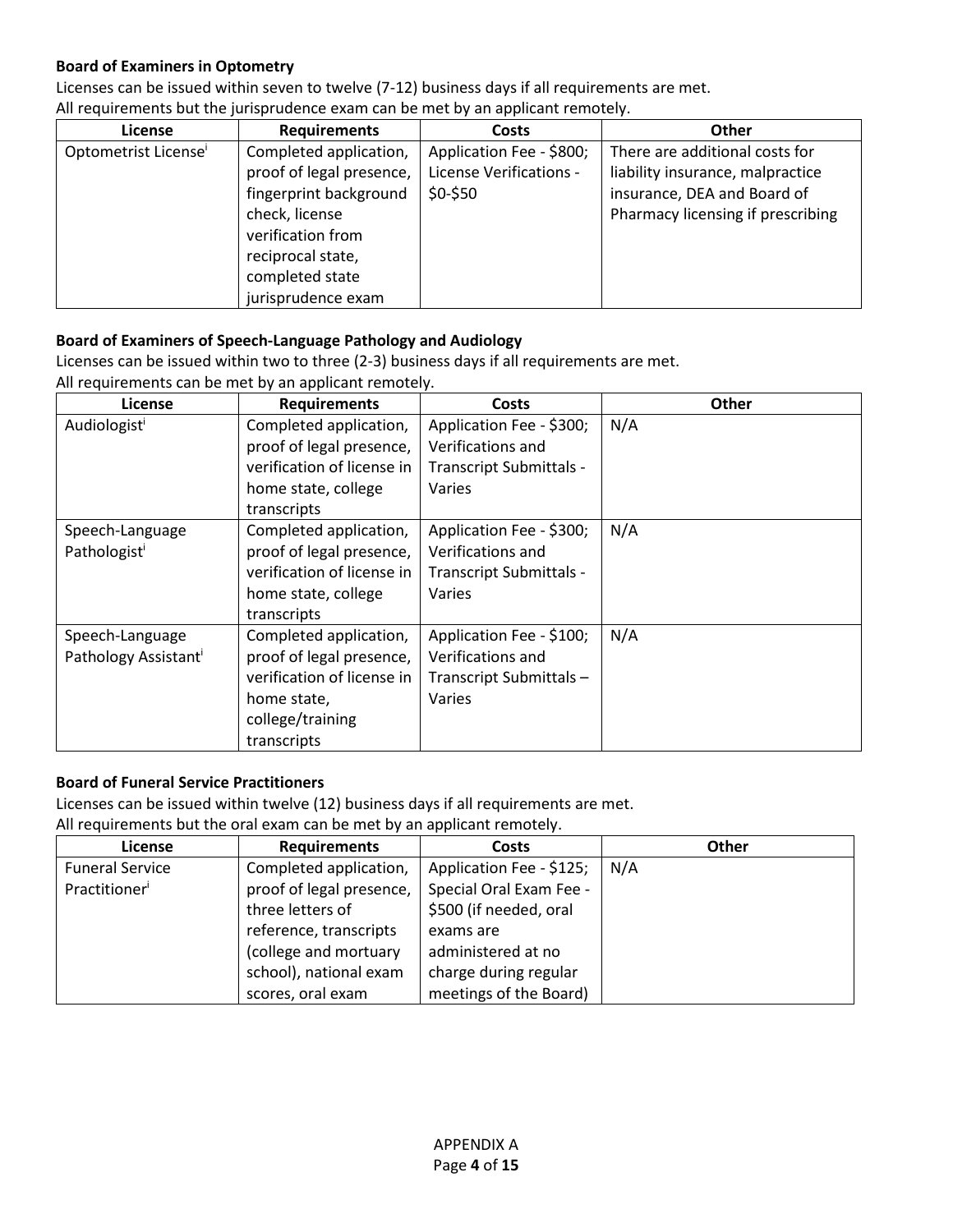#### **Board of Hearing Aid Specialists**

Licenses can be issued within five to ten (5-10) business days if all requirements are met.

| The requirements but the funsionalence exam can be met by an applicant remotely. |                            |                           |                                  |
|----------------------------------------------------------------------------------|----------------------------|---------------------------|----------------------------------|
| License                                                                          | <b>Requirements</b>        | Costs                     | <b>Other</b>                     |
| Hearing Aid Specialist <sup>i</sup>                                              | Completed application,     | Application Fee - \$200;  | Jurisprudence Exam must be       |
|                                                                                  | verification of license in | License Fee - \$200;      | taken in-person, rules are under |
|                                                                                  | home state,                | Jurisprudence Exam -      | review to change this            |
|                                                                                  | references, completed      | \$50; Verification Fees - | requirement                      |
|                                                                                  | jurisprudence exam         | Varies                    |                                  |

All requirements but the jurisprudence exam can be met by an applicant remotely.

#### **Board of Law Examiners (State Bar)**

Licenses can be issued within five to ten (5-10) business days if all requirements are met.

All requirements can be met by an applicant remotely.

| License                           | <b>Requirements</b>        | <b>Costs</b>            | <b>Other</b> |
|-----------------------------------|----------------------------|-------------------------|--------------|
| Law Examiner License <sup>i</sup> | Completed application,     | Character investigation | N/A          |
|                                   | proof of legal presence,   | by NCBE - \$500         |              |
|                                   | verification of license in |                         |              |
|                                   | another jurisdiction       |                         |              |

**\***The Board of Law Examiners is exempt from mandates to comply with W.S. § 33-1-116 and 117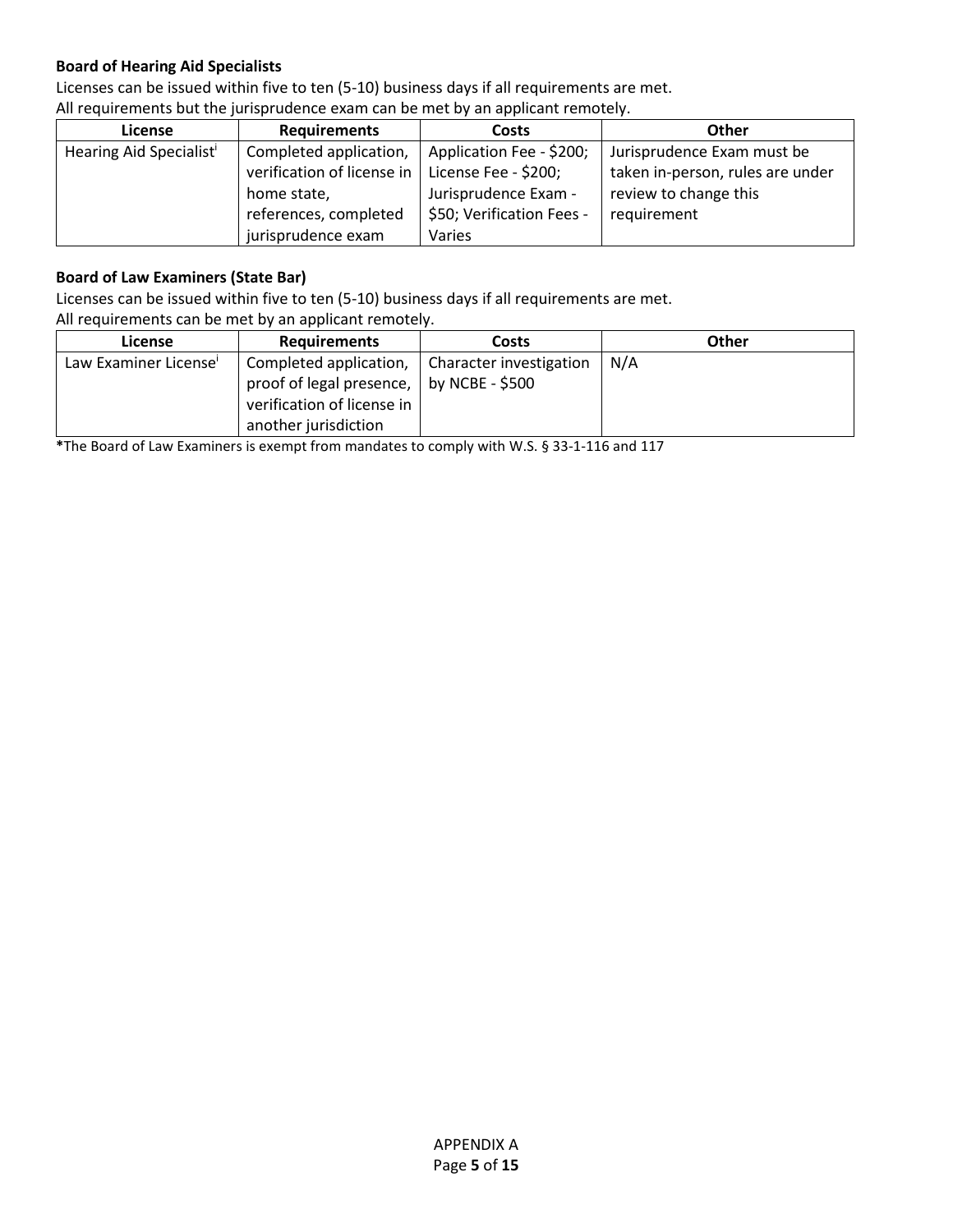#### **Board of Medicine[ii](#page-20-1)**

For the traditional licensing pathway, temporary licenses can be issued within five to seven (5-7) business days after core documents are provided by the applicant (based on clean license and malpractice claim histories).

For licensure through the Interstate Medical Licensure Compact (IMLC), full, unrestricted licenses are issued within one to two (1-2) business days after the Board receives a Letter of Qualification issued by an IMLC member state. All requirements can be met by an applicant remotely.

| License                                                     | <b>Requirements</b>                                                                                                                                                                                                                                                               | <b>Costs</b>                                                                                                                                                                                                                | Other                                                                                                                                                            |
|-------------------------------------------------------------|-----------------------------------------------------------------------------------------------------------------------------------------------------------------------------------------------------------------------------------------------------------------------------------|-----------------------------------------------------------------------------------------------------------------------------------------------------------------------------------------------------------------------------|------------------------------------------------------------------------------------------------------------------------------------------------------------------|
| Physician (MD and DO<br>$-IMLC)^{i}$                        | Letter of Qualification<br>issued by an IMLC<br>member state, and<br>payment of the<br>licensing fee. Criminal                                                                                                                                                                    | LOQ Application Fee -<br>\$700; Wyoming<br>Application Fee - \$600                                                                                                                                                          | Hospital of facility credentials<br>may be required along with<br>professional liability and<br>malpractice insurance, and,<br>controlled substance registration |
|                                                             | background check is<br>required by member<br>state prior to issuing an<br>LOQ. License is full and<br>unrestricted, not<br>temporary, and no<br>further action is<br>required.                                                                                                    |                                                                                                                                                                                                                             |                                                                                                                                                                  |
| Physician Full <sup>i</sup><br><b>Expedited Application</b> | Temporary License may<br>issue upon receipt of:<br>Completed application,<br>proof of legal presence,<br>affidavit and release,<br>data bank report<br>(obtained by the<br>Board), and<br>application/license fee.<br>"Permanent" license<br>issues at the next<br>Board meeting. | Application Fee - \$600;<br><b>Federation Credential</b><br>Verification Service -<br>\$375 (for original<br>packet; subsequent<br>copies are \$95); Fees<br>for verification of<br>licenses held in other<br>jurisdictions | Hospital or facility credentials<br>may be required along with<br>professional liability and<br>malpractice insurance, and,<br>controlled substance registration |
| Physician Assistant <sup>i</sup>                            | Temporary License may<br>issue upon receipt of:<br>Completed application,<br>proof of legal presence,<br>data bank report,<br>affidavit and release<br>(obtained by the<br>Board), and<br>application/license fee.<br>"Permanent" license<br>issues at the next<br>Board meeting. | Application Fee - \$200;<br>Fees for verification of<br>licenses held in other<br>jurisdictions                                                                                                                             | Hospital or facility credentials<br>may be required along with<br>professional liability and<br>malpractice insurance, and,<br>controlled substance registration |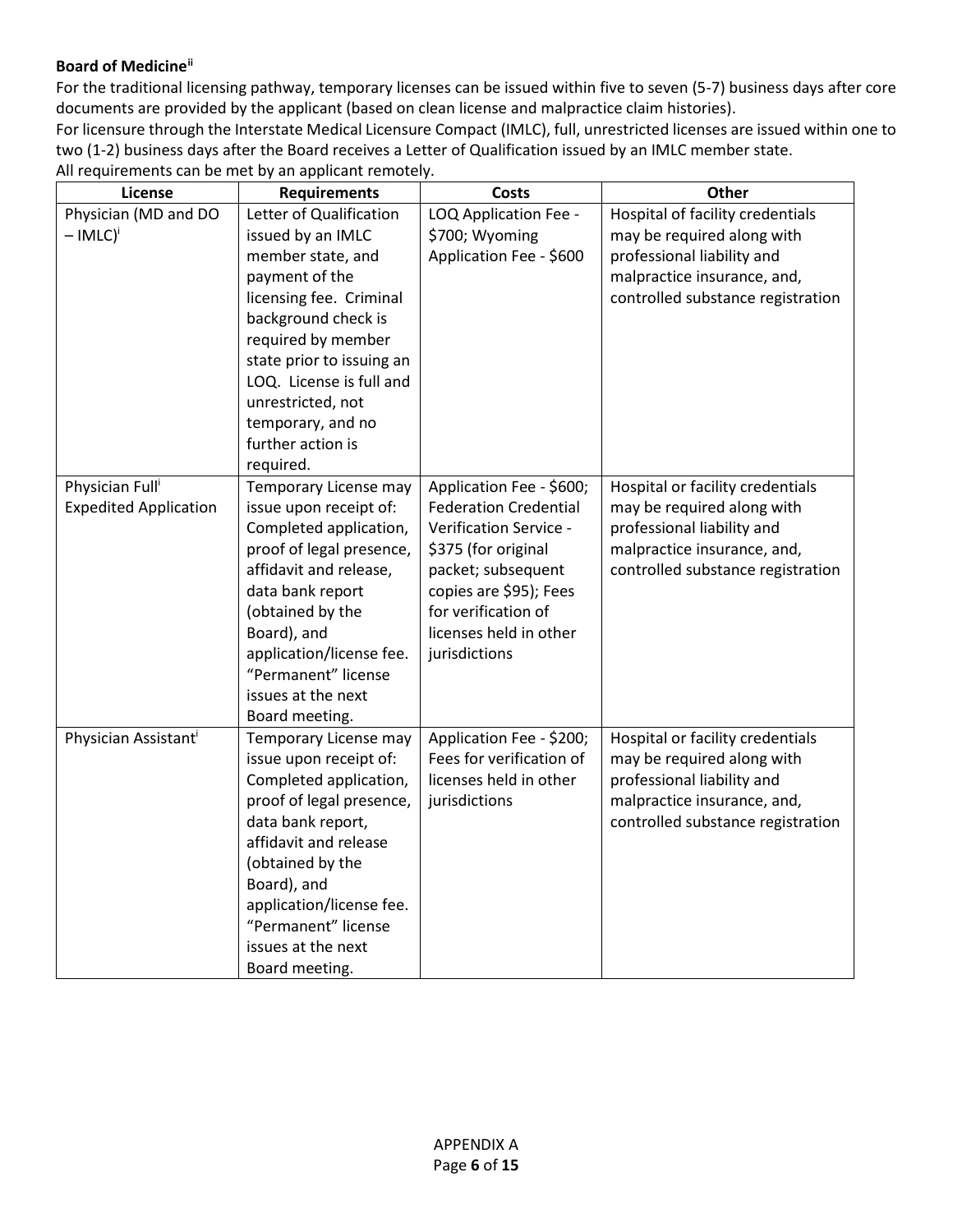#### **Board of Midwifery**

Licenses can be issued within seven to ten (7-10) business days if all requirements are met.

All requirements can be met by an applicant remotely.

| License                      | <b>Requirements</b>                                                                          | Costs             | Other |
|------------------------------|----------------------------------------------------------------------------------------------|-------------------|-------|
| Midwife License <sup>i</sup> | Completed application,<br>proof of legal presence, $\vert$ \$1,200<br>fingerprint background | Application Fee - | N/A   |
|                              | check                                                                                        |                   |       |

#### **Board of Nursingii**

Licenses can be issued within one to three (1-3) business days if all requirements are met. All requirements can be met by an applicant remotely.

| License                 | <b>Requirements</b>      | <b>Costs</b>               | <b>Other</b>                      |
|-------------------------|--------------------------|----------------------------|-----------------------------------|
| CNA <sup>i</sup>        | Completed application,   | <b>Endorsement License</b> | N/A                               |
|                         | proof of legal presence, | Fee - \$60; NATCEP         |                                   |
|                         | fingerprint background   | Exam - \$60; Criminal      |                                   |
|                         | check, completed         | <b>Background Check -</b>  |                                   |
|                         | examination              | \$60; License Fee - \$60;  |                                   |
|                         |                          | Temp Permit (Optional)     |                                   |
|                         |                          | - \$25                     |                                   |
| <b>LPN</b> <sup>i</sup> | Completed application,   | <b>Endorsement License</b> | There is a multistate compact for |
|                         | proof of legal presence, | Fee - \$120; NCLEX-PN      | <b>LPNs</b>                       |
|                         | fingerprint background   | Exam - \$200; Criminal     |                                   |
|                         | check, completed         | <b>Background Check -</b>  |                                   |
|                         | examination              | \$60; License Fee -        |                                   |
|                         |                          | \$130; Temp Permit         |                                   |
|                         |                          | (Optional) - \$25          |                                   |
| $RN^i$                  | Completed application,   | <b>Endorsement License</b> | There is a multistate compact for |
|                         | proof of legal presence, | Fee - \$135; NCLEX-RN      | <b>RNs</b>                        |
|                         | fingerprint background   | Exam - \$200; Criminal     |                                   |
|                         | check, completed         | <b>Background Check -</b>  |                                   |
|                         | examination              | \$60; License Fee -        |                                   |
|                         |                          | \$130; Temp Permit         |                                   |
|                         |                          | (Optional) - \$25          |                                   |
| <b>APRN</b>             | Completed application,   | <b>Endorsement License</b> | N/A                               |
|                         | proof of legal presence, | Fee - \$255;               |                                   |
|                         | fingerprint background   | Certification - \$395;     |                                   |
|                         | check, completed         | <b>Criminal Background</b> |                                   |
|                         | examination              | Check - \$60; License      |                                   |
|                         |                          | Fee - \$250; Temp          |                                   |
|                         |                          | Permit (Optional) - \$25   |                                   |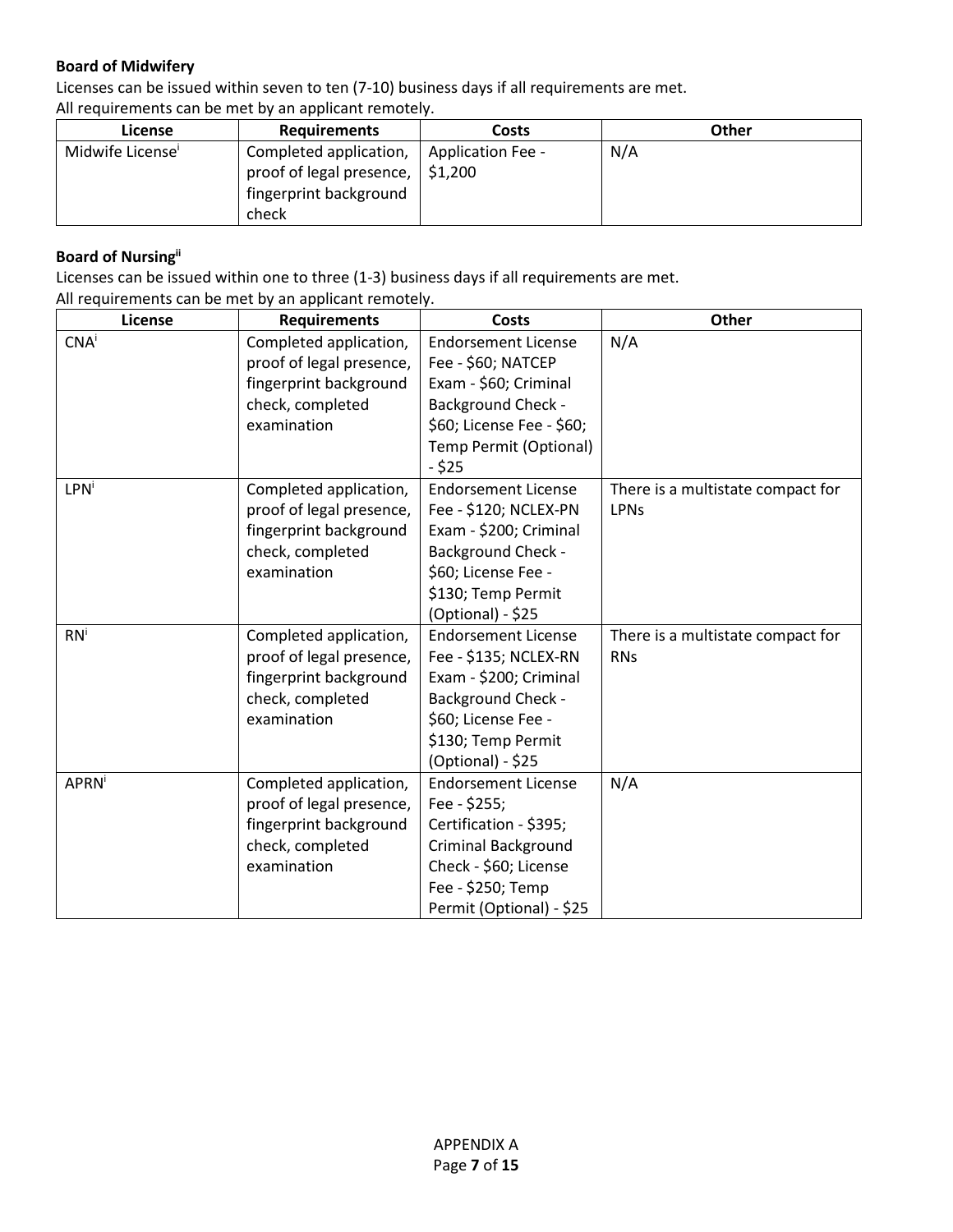#### **Board of Nursing Home Administrators**

Licenses can be issued within one to three (1-3) business days if all requirements are met.

| <b>License</b>  | <b>Requirements</b>        | <b>Costs</b>             | <b>Other</b> |
|-----------------|----------------------------|--------------------------|--------------|
| Administrator's | Completed application,     | Application Fee - \$400; |              |
| Licensei        | proof of legal presence,   | Verification Fee -       |              |
|                 | verification of license in | Varies                   |              |
|                 | home state, verified       |                          |              |
|                 | experience for two (2)     |                          |              |
|                 | vears                      |                          |              |

All requirements can be met by an applicant remotely.

#### **Board of Occupational Therapy**

Licenses can be issued within one to three (1-3) business days if all requirements are met. All requirements can be met by an applicant remotely.

| License                 | <b>Requirements</b>        | <b>Costs</b>         | <b>Other</b> |
|-------------------------|----------------------------|----------------------|--------------|
| OT <sup>i</sup>         | Completed application,     | Application Fee -    | N/A          |
|                         | proof of legal presence,   | \$275.00; NBCOT      |              |
|                         | verification of license in | Verification - \$25+ |              |
|                         | another state              |                      |              |
| <b>OTA</b> <sup>i</sup> | Completed application,     | Application Fee -    | N/A          |
|                         | proof of legal presence,   | \$275.00; NBCOT      |              |
|                         | verification of license in | Verification - \$25+ |              |
|                         | another state              |                      |              |

#### **Board of Outfitters**

Licenses can be issued within one to three (1-3) business days if all requirements are met.

All requirements, except the Outfitter examination, an in-person interview with the Board, and an equipment inspection, can be met by an applicant remotely.

| License                | <b>Requirements</b>      | Costs                    | Other                               |
|------------------------|--------------------------|--------------------------|-------------------------------------|
| Outfitter              | Completed application,   | Application Fee -        | Must obtain commercial use          |
|                        | proof of legal presence, | \$1600; License Fee -    | permits and liability insurance, as |
|                        | first aid card, hunter   | \$600 license fee        | well as, appear before the Board    |
|                        | safety card, verified    |                          | for an in-person interview after    |
|                        | experience, current      |                          | completing on-site examination      |
|                        | land use permits         |                          | and inspections.                    |
|                        | (public and private),    |                          |                                     |
|                        | completed closed-book    |                          |                                     |
|                        | exam on-site             |                          |                                     |
| <b>Full-Term Guide</b> | Completed application,   | Application Fee -- \$25; | N/A                                 |
|                        | proof of legal presence, | License Fee - \$145      |                                     |
|                        | verified employment      |                          |                                     |
|                        | under a licensed         |                          |                                     |
|                        | Outfitter, completed     |                          |                                     |
|                        | open-book exam           |                          |                                     |
| 14-Day Guide           | Completed application,   | Application Fee - \$25;  | N/A                                 |
|                        | proof of legal presence, | License Fee - \$70       |                                     |
|                        | Verified employment      |                          |                                     |
|                        | under a licensed         |                          |                                     |
|                        | Outfitter, completed     |                          |                                     |
|                        | open-book exam           |                          |                                     |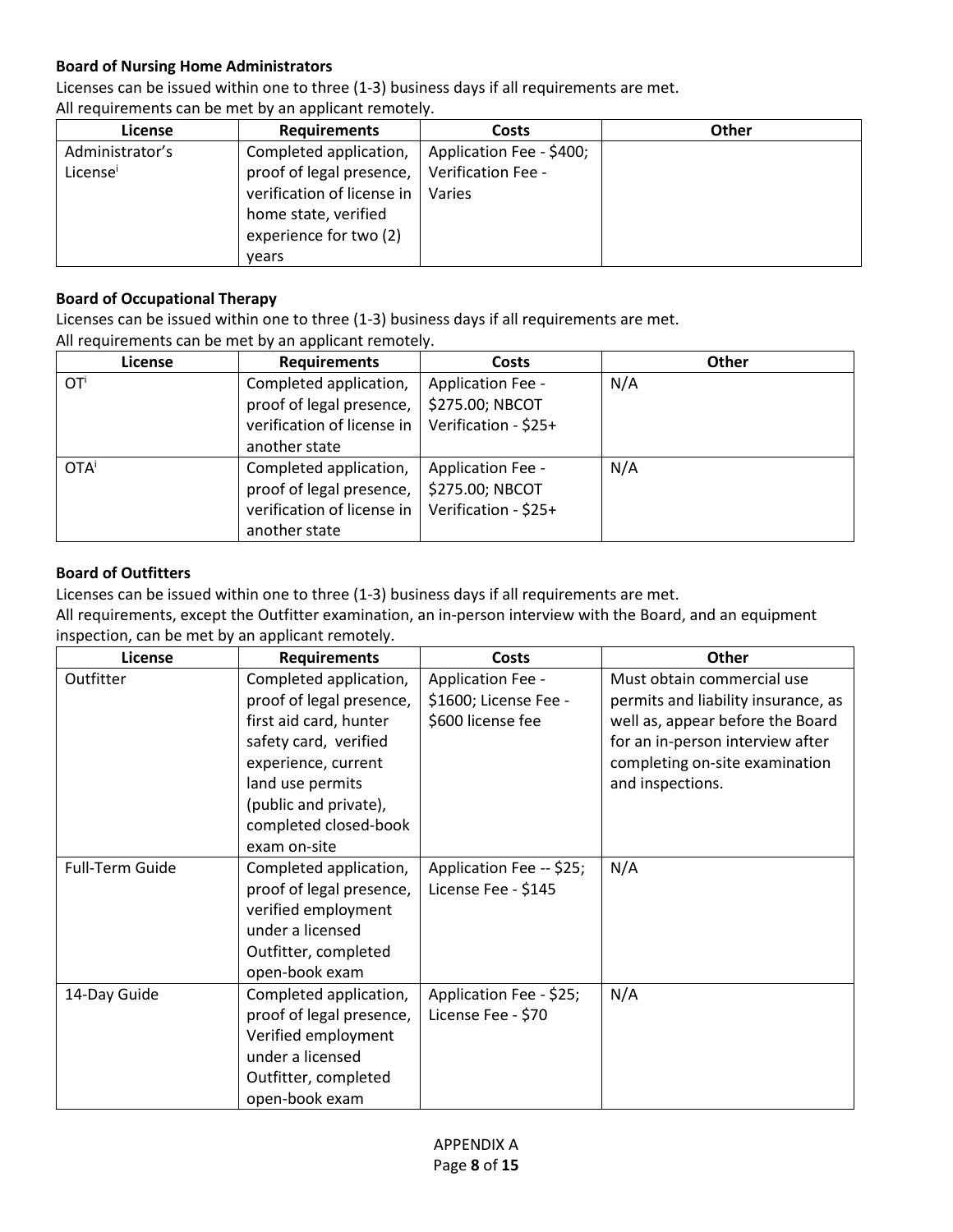#### **Board of Pharmacy**

Licenses can be issued within five to seven (5-7) business days if all requirements are met.

All requirements can be met by an applicant remotely.

| License             | <b>Requirements</b>                                                                                                                                                                         | Costs                                                                                                                                               | Other                                                                                                                                                                                            |
|---------------------|---------------------------------------------------------------------------------------------------------------------------------------------------------------------------------------------|-----------------------------------------------------------------------------------------------------------------------------------------------------|--------------------------------------------------------------------------------------------------------------------------------------------------------------------------------------------------|
| Pharmacist          | Completed application,<br>proof of legal presence,<br>fingerprint background<br>check, NABP license<br>transfer application,<br>purchase MPJE through                                       | Application Fee - \$200;<br><b>Fingerprint Background</b><br>Check - \$50; NABP Fees<br>- \$375; MPJE Fee -<br>\$100; Examination Fee<br>$-$ \$150  | Active military members, reserves,<br>and veterans of the armed forces<br>receive complimentary license<br>transfers from the NABP. Military<br>spouses receive 50%<br>reimbursement of the NABP |
|                     | <b>NABP</b>                                                                                                                                                                                 |                                                                                                                                                     | application fee and the state<br>application fee.                                                                                                                                                |
| Pharmacy Technician | High school diploma,<br>age of majority, proof<br>of legal presence,<br>completed application,<br>fingerprint background<br>check, evidence of<br>current certification by<br>PTCB or ExCPT | Application Fee - \$50;<br><b>Fingerprint Background</b><br>Check - \$50; PTCB<br>Certification - \$129 or<br><b>ExCPT Certification -</b><br>\$115 | Many employers reimburse costs<br>for licensing Pharmacy Technicians                                                                                                                             |

#### **Board of Physical Therapy**

Licenses can be issued within five to seven (5-7) business days if all requirements are met.

| <b>License</b>                  | <b>Requirements</b>                                                                                                                                                                                                   | Costs                   | Other |
|---------------------------------|-----------------------------------------------------------------------------------------------------------------------------------------------------------------------------------------------------------------------|-------------------------|-------|
| Physical Therapist <sup>i</sup> | Completed application,<br>proof of legal presence,<br>fingerprint background<br>check, transcripts, two<br>(2) letters of reference,<br>verification of current<br>education units<br>completed, NPTE score<br>report | Application Fee - \$240 | N/A   |
| Physical Therapy<br>Assistant   | Completed application,<br>proof of legal presence,<br>fingerprint background<br>check, transcripts, two<br>(2) letters of reference,<br>verification of current<br>education units<br>completed, NPTE score<br>report | Application Fee - \$190 | N/A   |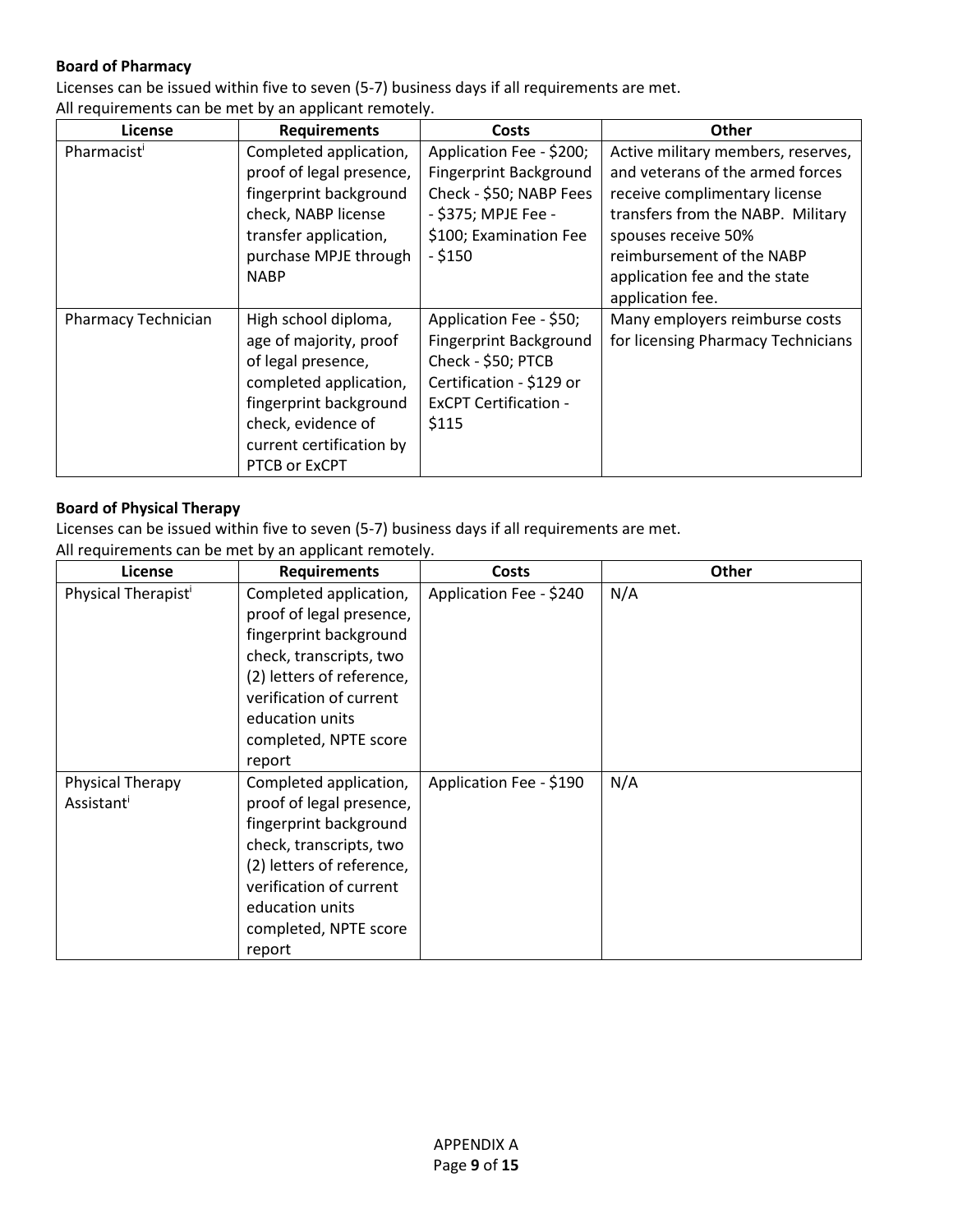#### **Board of Professional Engineers and Professional Land Surveyors**

Licenses can be issued within five to seven (5-7) business days if all requirements are met.

**License Requirements Costs Other** PE<sup>i</sup> Completed application, proof of legal presence, NCEES Record Book Submission, verification of PE Exam completion Application Fee - \$100; NCEES Record Book Transmission - \$175 N/A LS<sup>i</sup> Completed application, proof of legal presence, verification of state exam completion Application Fee - \$100; Take-Home Exam for Study - \$100; State Exam - \$100 N/A

All requirements can be met by an applicant remotely.

#### **Board of Professional Geologists**

Licenses can be issued within one to three (1-3) business days if all requirements are met.

| License                             | <b>Requirements</b>      | Costs                   | <b>Other</b> |
|-------------------------------------|--------------------------|-------------------------|--------------|
| Professional Geologist <sup>i</sup> | Completed application,   | Application Fee - \$75; | N/A          |
|                                     | proof of legal presence, | Exam Fee - \$250        |              |
|                                     | completed state exam,    |                         |              |
|                                     | GIT Certificate; twenty- |                         |              |
|                                     | four (24) semester       |                         |              |
|                                     | credit hours in five (5) |                         |              |
|                                     | subjects                 |                         |              |
| Geologist in Training <sup>i</sup>  | Completed application,   | Application Fee - \$35; | N/A          |
|                                     | proof of legal presence, | Exam Fee - \$200        |              |
|                                     | completed state exam,    |                         |              |
|                                     | twenty-four (24)         |                         |              |
|                                     | semester credit hours    |                         |              |
|                                     | in five (5) subjects     |                         |              |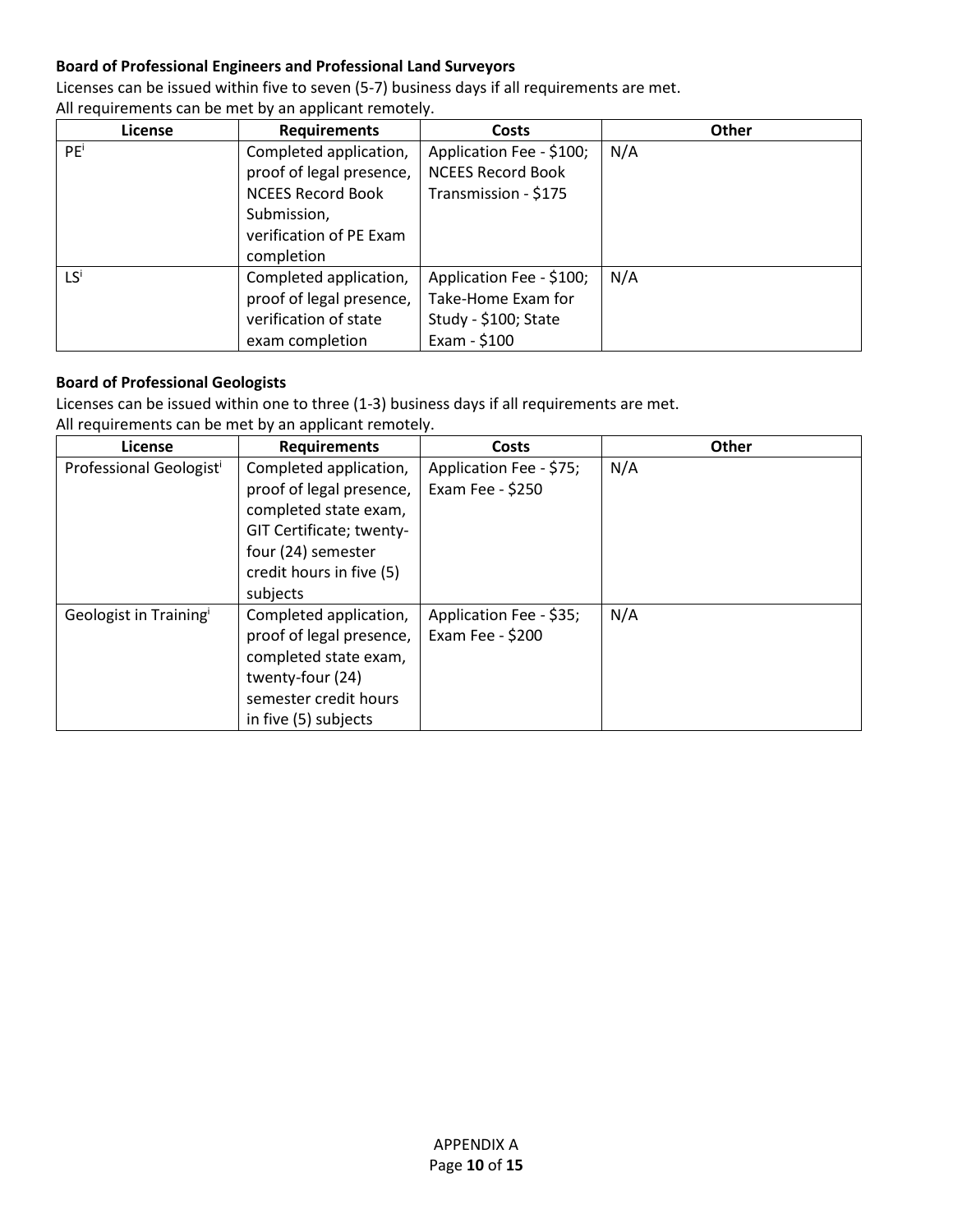#### **Board of Psychology**

Licenses can be issued within five to seven (5-7) business days if all requirements are met.

All requirements can be met by an applicant remotely.

| License                 | <b>Requirements</b>      | Costs                    | Other |
|-------------------------|--------------------------|--------------------------|-------|
| Psychologisti           | Completed application,   | Application Fee - \$275; | N/A   |
|                         | proof of legal presence, | License Fee - \$250      |       |
|                         | verification of          | (may be prorated);       |       |
|                         | experience (3,000        | Verifications and        |       |
|                         | hours), college          | Transcripts              |       |
|                         | transcripts, three (3)   | Transmittals - Varies    |       |
|                         | professional             |                          |       |
|                         | references, official     |                          |       |
|                         | EPPP score report        |                          |       |
| Psychological           | Completed application,   | Application Fee - \$275; | N/A   |
| Practitioner            | proof of legal presence, | License Fee - \$250      |       |
|                         | verification of          | (may be prorated);       |       |
|                         | internship, three (3)    | Verifications and        |       |
|                         | professional references  | Transcripts              |       |
|                         | college transcripts,     | Transmittals - Varies    |       |
|                         | official EPPP score      |                          |       |
|                         | report                   |                          |       |
| Specialist in School    | Completed application,   | Application Fee - \$275; | N/A   |
| Psychology <sup>i</sup> | proof of legal presence, | License Fee - \$250      |       |
|                         | verification from PTSB   | (may be prorated);       |       |
|                         | or college transcripts,  | Verifications and        |       |
|                         | three (3) professional   | Transcripts              |       |
|                         | references, national     | Transmittals - Varies    |       |
|                         | exam scores              |                          |       |

#### **Board of Radiologic Technologists Examiners**

Licenses can be issued within one to five (1-5) business days if all requirements are met.

| <b>License</b>            | <b>Requirements</b>      | <b>Costs</b>            | Other |
|---------------------------|--------------------------|-------------------------|-------|
| Radiologic                | Completed application,   | Application Fee - \$225 | N/A   |
| Technologist <sup>i</sup> | proof of legal presence, |                         |       |
|                           | copy of ARRT, NMTCB      |                         |       |
|                           | or CBRPA card, exam      |                         |       |
|                           | scores, and, transcripts |                         |       |
|                           | (if needed)              |                         |       |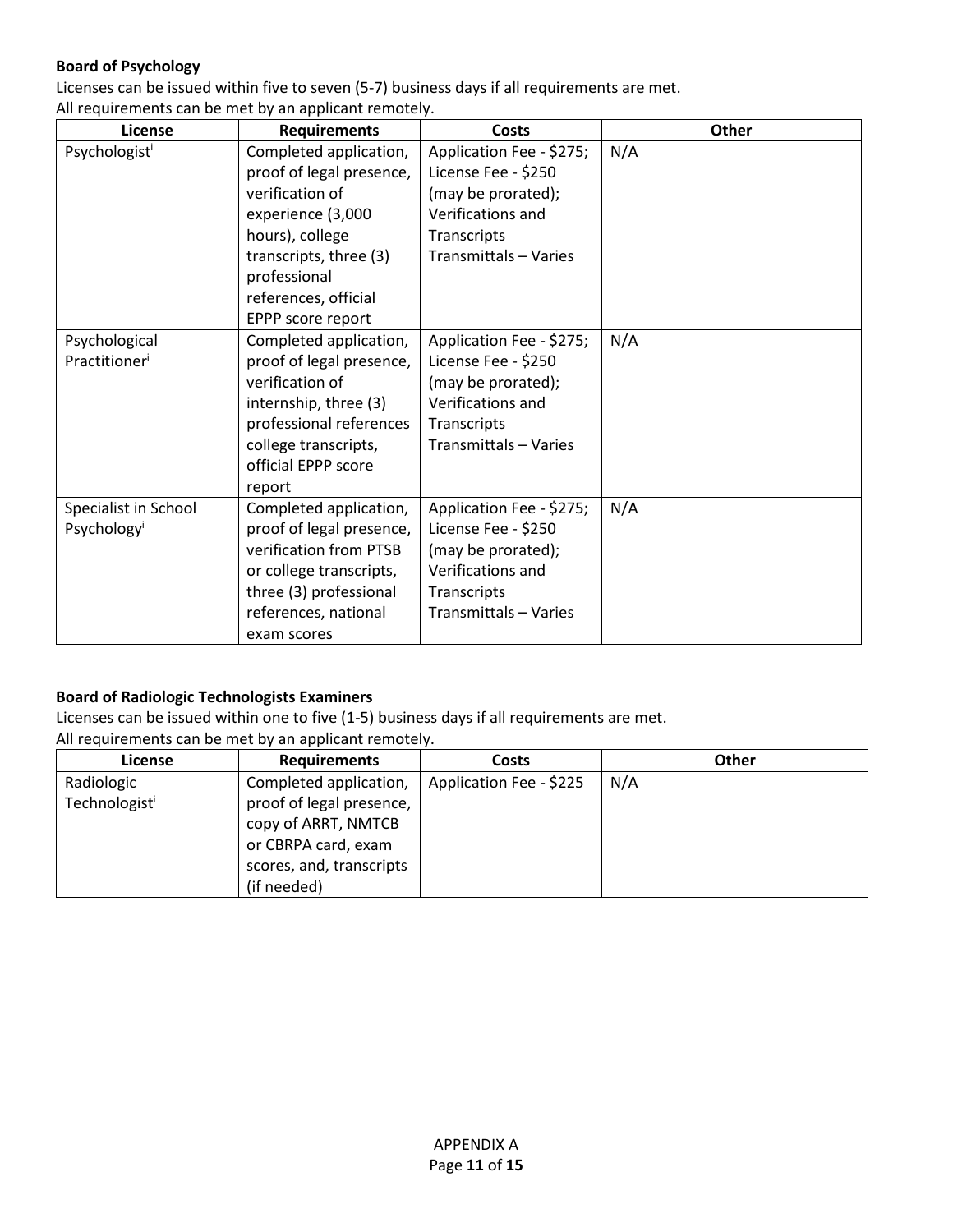#### **Board of Registration in Podiatry**

Licenses can be issued within two to three (2-3) business days if all requirements are met.

| <b>License</b>              | <b>Requirements</b>        | Costs                    | <b>Other</b> |
|-----------------------------|----------------------------|--------------------------|--------------|
| Podiatrist                  | Completed application,     | Application Fee - \$800; | N/A          |
|                             | proof of legal presence,   | Verification Fee -       |              |
|                             | verification of license in | Varies                   |              |
|                             | another state              |                          |              |
| <b>Podiatrist Assistant</b> | Completed application,     | Application Fee - \$50   | N/A          |
|                             | proof of legal presence,   |                          |              |
|                             | completed forms from       |                          |              |
|                             | supervising podiatrist     |                          |              |

All requirements can be met by an applicant remotely.

#### **Board of Respiratory Care**

Licenses can be issued within one to three (1-3) business days if all requirements are met.

|  |  | All requirements can be met by an applicant remotely. |  |  |  |  |  |
|--|--|-------------------------------------------------------|--|--|--|--|--|
|--|--|-------------------------------------------------------|--|--|--|--|--|

| <b>License</b>                | <b>Requirements</b>                                                                                                      | <b>Costs</b>            | <b>Other</b> |
|-------------------------------|--------------------------------------------------------------------------------------------------------------------------|-------------------------|--------------|
| General License <sup>i</sup>  | Completed application,<br>proof of legal presence,<br>verification of CRT or<br><b>RRT</b>                               | Application Fee - \$100 | N/A          |
| Temporary Permit <sup>i</sup> | Completed application,<br>proof of legal presence,<br>license verification<br>from home state, and<br>employer statement | Application Fee - \$40  | N/A          |

#### **Board of Veterinary Medicine**

Licenses can be issued within five to seven (5-7) business days if all requirements are met.

| <b>License</b>       | <b>Requirements</b>      | Costs                    | Other |
|----------------------|--------------------------|--------------------------|-------|
| Administrator's      | Completed application,   | Application Fee - \$300; | N/A   |
| License <sup>1</sup> | proof of legal presence, | Verifications and        |       |
|                      | college transcripts, and | Transcripts transmittals |       |
|                      | official NAVLE score     | - Varies                 |       |
|                      | report                   |                          |       |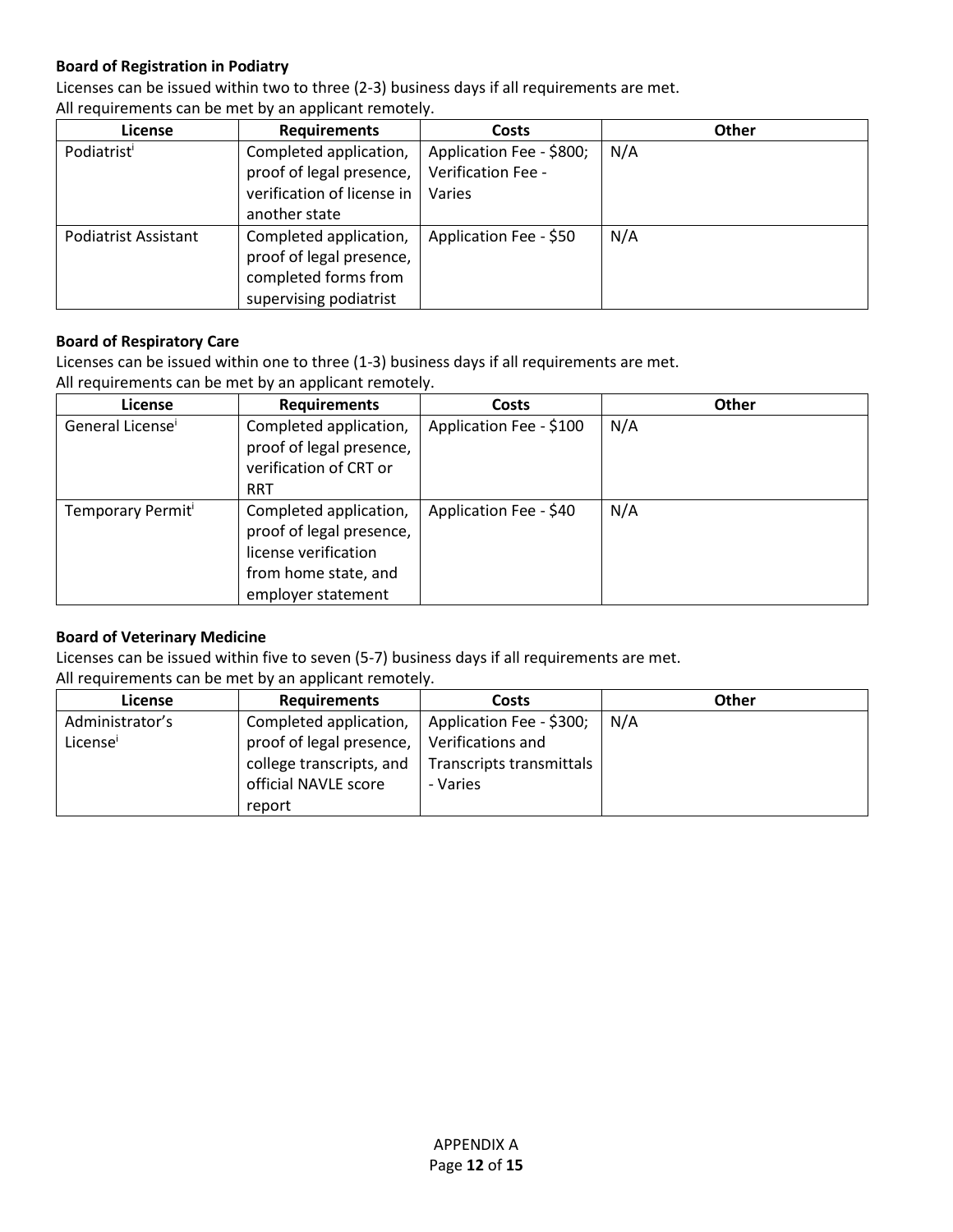#### **Certified Real Estate Appraiser Board**

Licenses can be issued within three to five (3-5) business days if all requirements are met.

All requirements can be met by an applicant remotely.

| License                      | <b>Requirements</b>      | <b>Costs</b>             | <b>Other</b>                      |
|------------------------------|--------------------------|--------------------------|-----------------------------------|
| <b>Certified Residential</b> | Completed application,   | Application Fee - \$500; | N/A                               |
| Appraiser                    | proof of legal presence, | Fingerprints - \$39      |                                   |
|                              | fingerprint background   |                          |                                   |
|                              | check, copy of current   |                          |                                   |
|                              | permit                   |                          |                                   |
| <b>Certified General</b>     | Completed application,   | Application Fee - \$500; | N/A                               |
| Appraiser                    | proof of legal presence, | Fingerprints - \$39      |                                   |
|                              | fingerprint background   |                          |                                   |
|                              | check; copy of current   |                          |                                   |
|                              | permit                   |                          |                                   |
| <b>Temporary Permit</b>      | Completed application,   | Application Fee - \$200  | Temporary Permits are only good   |
|                              | proof of legal presence, |                          | for 182 Days (approx. Six Months) |
|                              | copy of current permit   |                          |                                   |

#### **Dietetics Licensing Board**

Licenses can be issued within seven to twelve (7-12) business days if all requirements are met.

| All requirements can be met by an applicant remotely. |  |  |
|-------------------------------------------------------|--|--|
|                                                       |  |  |

| License         | <b>Requirements</b>      | <b>Costs</b>                 | Other |
|-----------------|--------------------------|------------------------------|-------|
| Administrator's | Completed application,   | Application Fee - \$200;     | N/A   |
| License         | proof of legal presence, | License Verifications -      |       |
|                 | evidence of              | \$0-\$50; Commission on      |       |
|                 | registration with        | <b>Dietetic Registration</b> |       |
|                 | Commission on Dietetic   | Fees - Unknown               |       |
|                 | Registration, license    |                              |       |
|                 | verification from        |                              |       |
|                 | home/reciprocal state    |                              |       |

#### **Mental Health Professions Licensing Board**

Licenses can be issued within two to three (2-3) business days if all requirements are met. All requirements can be met by an applicant remotely.

| License                               | <b>Requirements</b>      | Costs                    | <b>Other</b>                      |
|---------------------------------------|--------------------------|--------------------------|-----------------------------------|
| <b>Certified Addictions</b>           | Completed application,   | Application Fee - \$300; | N/A                               |
| Practitioner <sup>i</sup> , Social    | proof of legal presence, | Verification             |                                   |
| Worker                                | verification of          | Transmittals - Varies    |                                   |
|                                       | examination,             |                          |                                   |
|                                       | transcripts              |                          |                                   |
| <b>Licensed Addictions</b>            | Completed application,   | Application Fee - \$350; | N/A                               |
| Therapist <sup>i</sup> , Clinical     | proof of legal presence, | Verification             |                                   |
| Social Worker',                       | verification of          | Transmittals – Varies    |                                   |
| Marriage and Family                   | examination,             |                          |                                   |
| Therapist <sup>i</sup> , Professional | transcripts              |                          |                                   |
| Counselor                             |                          |                          |                                   |
| <b>Provisional Addictions</b>         | Completed application,   | Application Fee - \$150  | Reciprocal license not offered at |
| Therapist <sup>i</sup> , Professional | proof of legal presence, |                          | this level.                       |
| Counselor <sup>i</sup> , Marriage     | verification of          |                          |                                   |
| and Family Therapist <sup>i</sup> ,   | examination,             |                          |                                   |
| Social Worker <sup>i</sup>            | transcripts              |                          |                                   |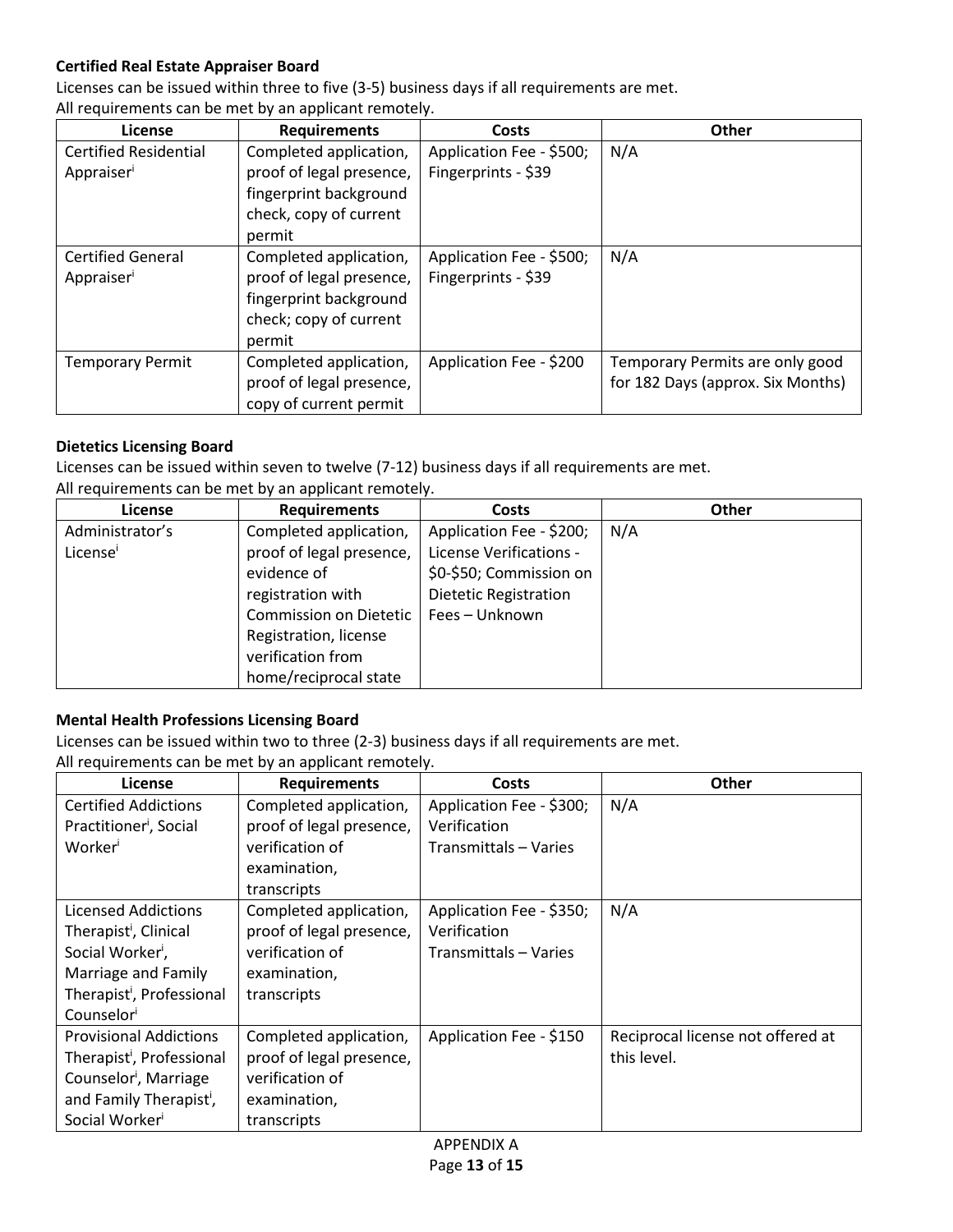#### **Real Estate Commission**

Licenses can be issued within three to five (3-5) business days if all requirements are met.

| License            | <b>Requirements</b>      | <b>Costs</b>               | Other                                |
|--------------------|--------------------------|----------------------------|--------------------------------------|
| Salesperson        | Completed Application,   | Application Fee - \$300;   | N/A                                  |
|                    | proof of legal presence, | Fingerprints - \$39;       |                                      |
|                    | fingerprint background   | Classes - \$700; State     |                                      |
|                    | check, thirty-two (32)   | Exam - \$141;              |                                      |
|                    | hours of education,      | Verification Fees -        |                                      |
|                    | completed state          | Varies                     |                                      |
|                    | examination, verified    |                            |                                      |
|                    | active license in        |                            |                                      |
|                    | another state            |                            |                                      |
| Associate Broker   | Completed Application,   | Application Fee - \$300;   | N/A                                  |
|                    | proof of legal presence, | Fingerprints - \$39;       |                                      |
|                    | fingerprint background   | Classes - \$700; State     |                                      |
|                    | check, thirty-two (32)   | Exam - \$141;              |                                      |
|                    | hours of education,      | Verification Fees -        |                                      |
|                    | completed state          | Varies                     |                                      |
|                    | examination, verified    |                            |                                      |
|                    | active license in        |                            |                                      |
|                    | another state            |                            |                                      |
| Responsible Broker | Completed Application,   | Application Fee - \$300;   | A person desiring to start their own |
|                    | fingerprint background   | Fingerprints - \$39;       | real estate company will also need   |
|                    | check, forty (40) hours  | Classes - \$700; State     | to acquire a company license         |
|                    | of education,            | Exam - \$141;              | (\$300), unless operating as a sole  |
|                    | completed state          | <b>Verification Fees -</b> | proprietor. All Responsible Brokers  |
|                    | examination, verified    | Varies                     | managing a company must comply       |
|                    | active license in        |                            | with rules and regulations of the    |
|                    | another state            |                            | Wyoming Secretary of State.          |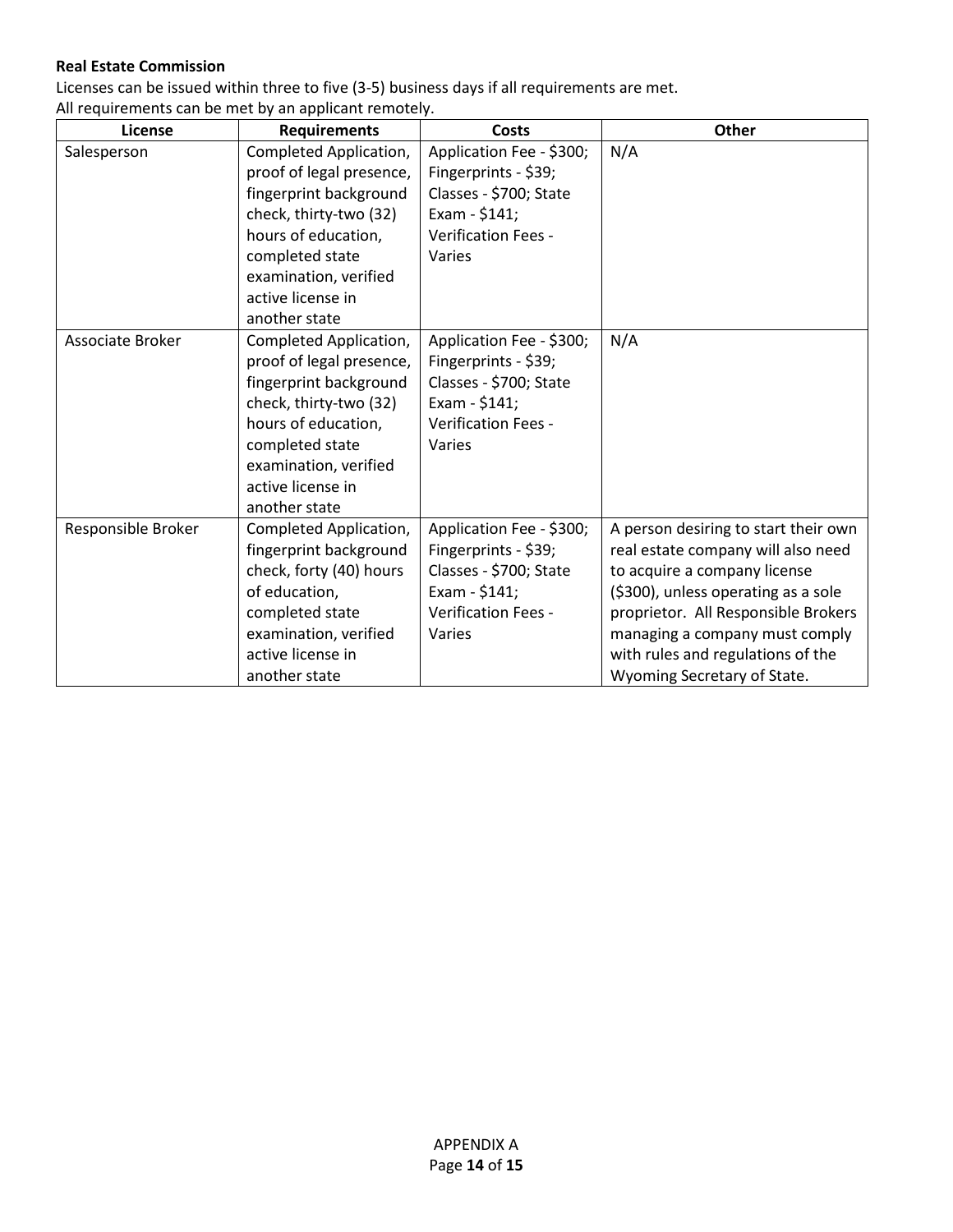#### **Water Well Contractors Licensing Board**

Licenses can be issued within five (5) business days if all requirements are met.

All requirements can be met by an applicant remotely.

| License                                                                    | <b>Requirements</b>                                                                                                                                                                                                                           | <b>Costs</b>                                                                                                                                                                         | Other |
|----------------------------------------------------------------------------|-----------------------------------------------------------------------------------------------------------------------------------------------------------------------------------------------------------------------------------------------|--------------------------------------------------------------------------------------------------------------------------------------------------------------------------------------|-------|
| <b>Water Well Drillers</b><br>License                                      | Completed application,<br>proof of legal presence,<br>proof of liability<br>insurance (\$300k),<br>certification by<br><b>National Ground Water</b><br>Association (NGWA) or<br>testing completion of<br>NGWA testing (national<br>and state) | Application - \$25 for<br>Residents, \$100 for<br>Non Residents;<br>Triennial License Fee -<br>\$200; NGWA Exam Fee<br>National - \$75, NGWA<br>Exam Fee State - \$75                | N/A   |
| Water Well Pump<br><b>Installer License</b>                                | Completed application<br>proof of legal presence,<br>proof of liability<br>insurance (\$300k),<br>certification by<br><b>National Ground Water</b><br>Association (NGWA) or<br>testing completion of<br>NGWA testing (national<br>and state)  | Application - \$25 for<br>Residents, \$100 for<br>Non Residents;<br>Triennial License Fee -<br>\$200; NGWA Exam Fee<br>National - \$75, NGWA<br>Exam Fee State - \$75                | N/A   |
| <b>Combined Water Well</b><br>Driller and Pump<br><b>Installer License</b> | Proof of legal presence,<br>proof of liability<br>insurance (\$300k),<br>certification by<br><b>National Ground Water</b><br>Association (NGWA) or<br>testing completion of<br>NGWA testing (national<br>and state)                           | Application - \$25 for<br>Residents, \$100 for<br>Non Residents;<br>Triennial License Fee -<br>\$400; Two NGWA<br>Exam Fees National -<br>\$150, Two NGWA Exam<br>Fees State - \$150 | N/A   |

 $\overline{\phantom{a}}$ 

<sup>i</sup> Indicates a college or advanced degree is needed to qualify for this license

<span id="page-20-1"></span><span id="page-20-0"></span>ii Indicates membership in an interstate compact agreement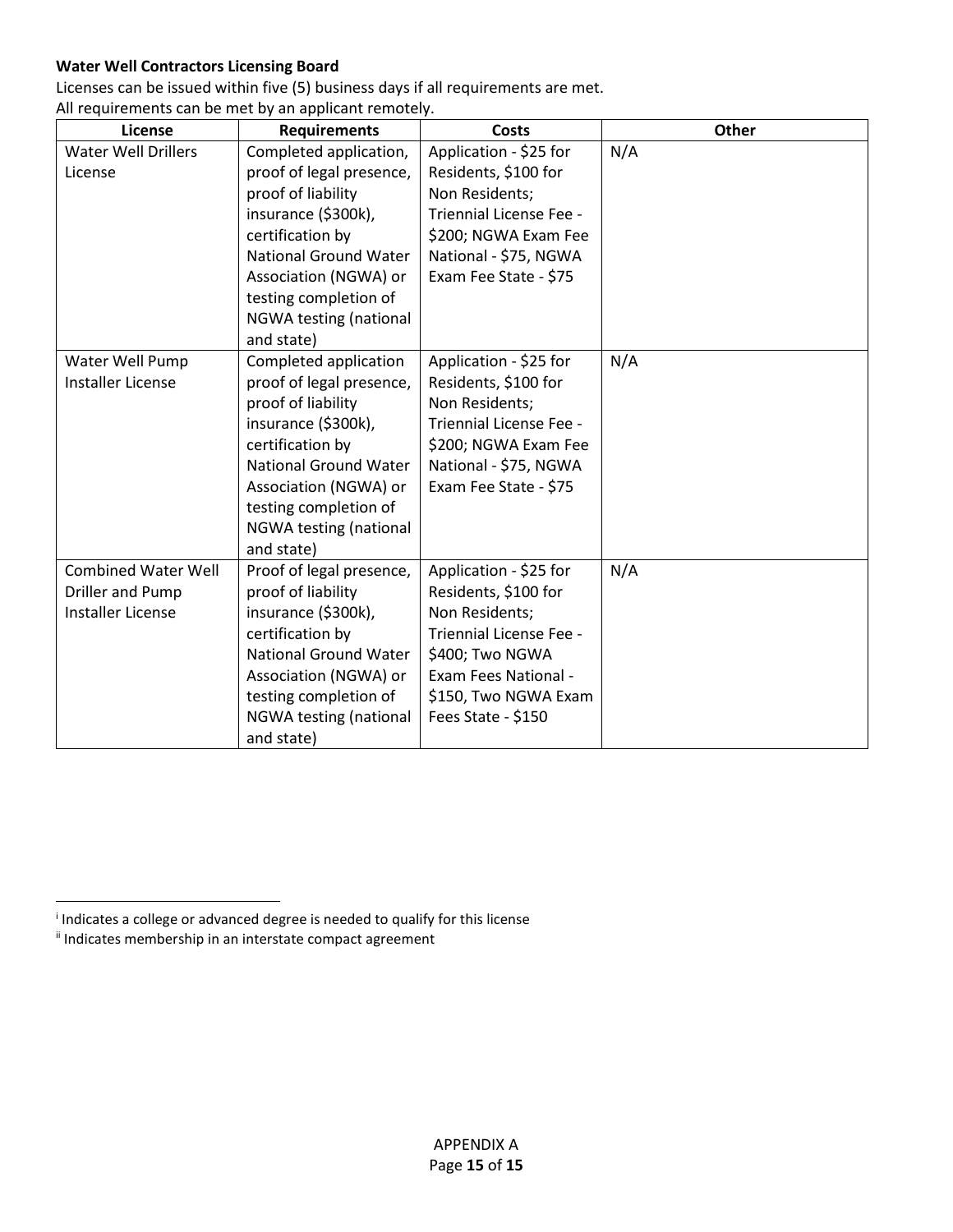**WY Professional and Occupational Licensing Boards and Commissions Report to: WY Joint Transportation, Highways, and Military Affairs Committee August 12, 2019**

**Subject: Assessing Military Spouse Professional and Occupational Licensing and Agency Compliance with W.S. § 33-1-116 and 117**

# **APPENDIX B**

**Appendix Contents:** This appendix contains a copy of the survey questions circulated to Wyoming professional and occupational boards and commissions to gather information on how each board/commission licenses military spouses meeting the criteria specified in W.S. § 33-1- 116 and 117.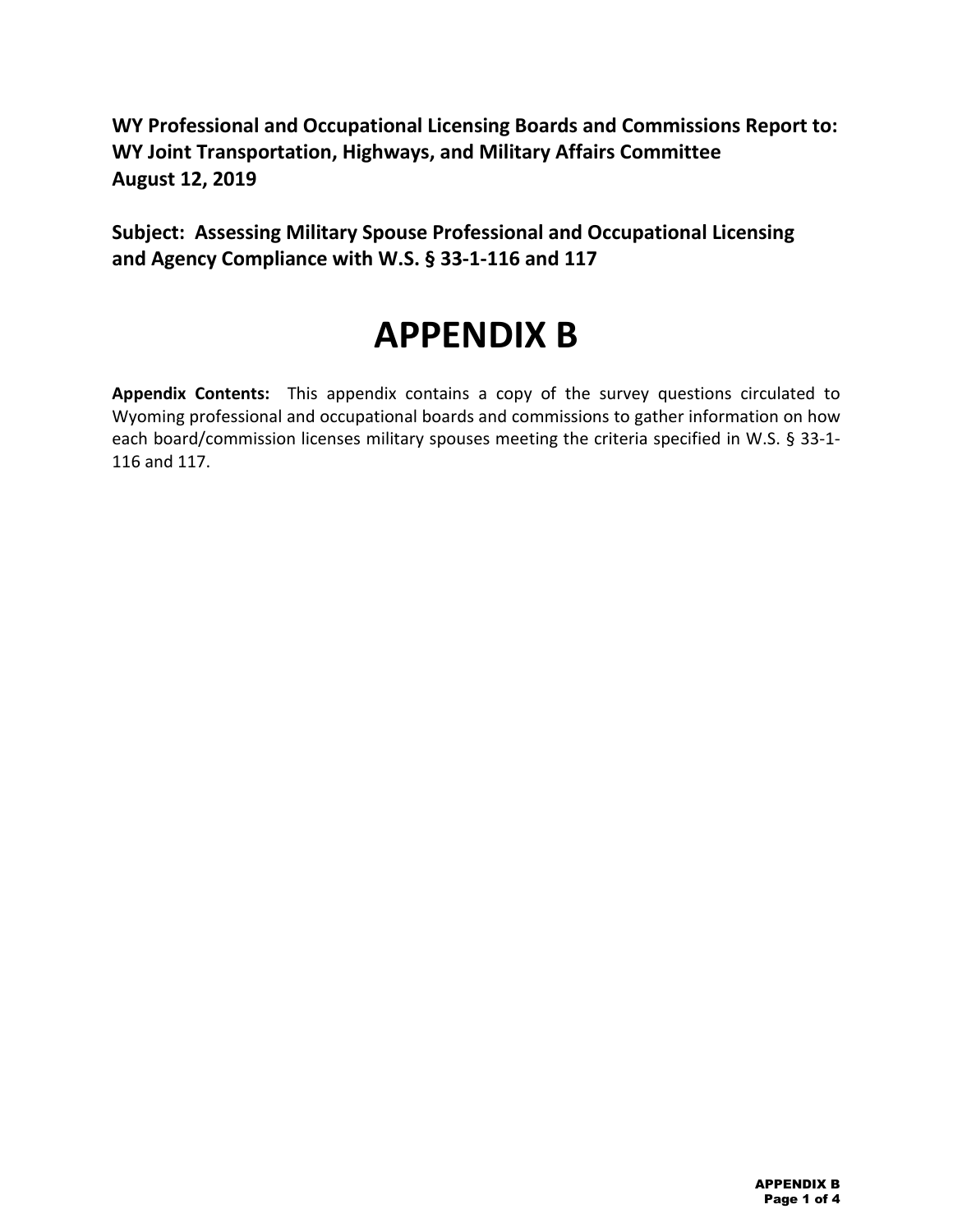Wyoming Military Friendliness Survey - Professional Licensing

1. Please identify the Professional Licensing Board for which this survey is being completed.

2. Before we get started with the survey, please list the names of licenses issued by this Board that require attainment of a college degree:

3. Has this Board adopted special rules specifically for the licensing military spouses per the criteria provided in W.S. 33-1-116 and 117?

Yes, we adopted rules

No, standing rules were sufficient

No, this issue has not been addressed

Other (please specify)

4. Does this Board desire or intend to adopt special rules/processes specifically for the licensing of military spouses per W.S. 33-1-116 and 117?

Yes No Unnecessary Other (please specify)

5. Does this Board have streamlined or shortened processes to license individuals (temporarily or fully) that have an existing, active license in good standing within another state/jurisdiction?

Yes

No

Other (please specify)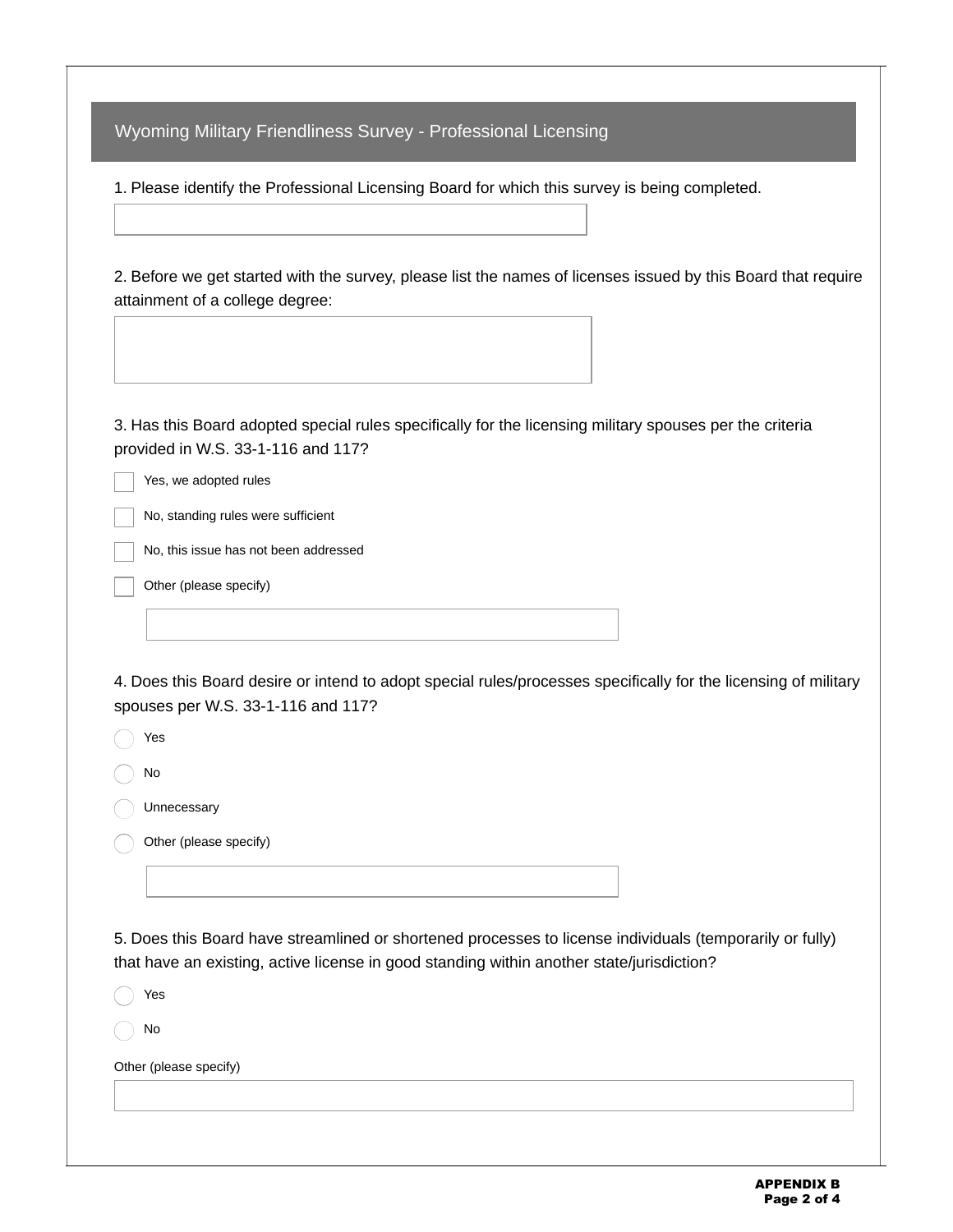6. In order to be licensed as quickly as possible by this Board, excluding attainment of a required college degree, what would an eligible military spouse (as defined in W.S. 33-1-116 and 117) need to accomplish in order to acquire a license (temporary or full) to practice? Please provide each license name and information for each license issued by this Board including fingerprint background check requirements.

| License #1 |  |
|------------|--|
| License #2 |  |
| License #3 |  |
| License #4 |  |
| License #5 |  |

7. Excluding required college degree costs, on average, what are the costs for an eligible military spouse (as defined by W.S. 33-1-116 and 117) to complete all requirements (including education/classes, testing, materials, etc) and obtain a license? Please provide a detailed breakdown of all cost estimates listed. Please provide each license name and information for each license issued by this Board including costs for fingerprint background checks.

| License $#1$ |  |
|--------------|--|
| License #2   |  |
| License $#3$ |  |
| License #4   |  |
| License #5   |  |

8. Excluding the time needed to obtain required college degrees and conduct fingerprint background checks and assuming all fees are paid in full, on average, how much time would it take for an eligible military spouse (as defined by W.S. 33-1-116 and 117) submitting a complete application to receive a license to practice by your Board? Please provide each license name and information for each license issued by this Board.

| License $#1$ |  |
|--------------|--|
| License #2   |  |
| License $#3$ |  |
| License #4   |  |
| License #5   |  |
|              |  |